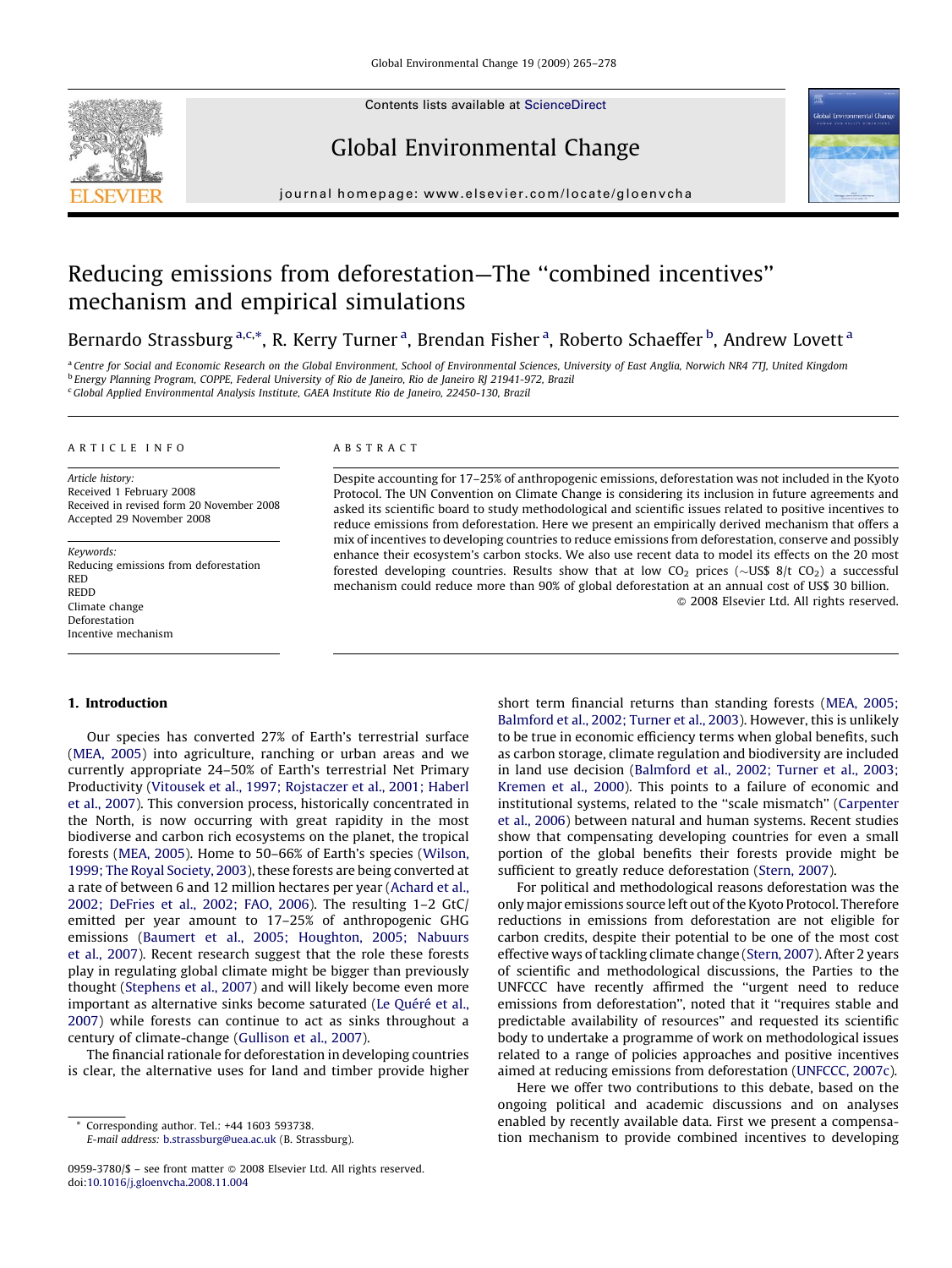countries to reduce emissions from land-use change, to conserve and possibly enhance their ecosystem's carbon stock. We then use recent data to simulate the operation of the mechanism in the top 20 developing countries by forest cover, predict the reductions in emissions for different levels of incentives, test its adaptability and compare it with other candidate mechanisms. Finally, we produce empirically estimated global cost curves of avoiding deforestation. Our simulations suggest that this mechanism would be comprehensive and flexible enough as to induce both the reduction in deforestation rates and the maintenance of forest cover over time in countries in all stages of the deforestation process.<sup>1</sup> Our analysis also strongly supports the idea that reducing emissions from deforestation can provide one of the most costs effective ways of combating global warming.2

# 2. Mechanism background

In the eleventh Conference of the Parties (COP 11) in December 2005 it was decided that the scientific board of the UNFCCC should examine the issue of positive incentives to reduce emissions from deforestation in developing countries ([UNFCCC, 2005](#page-13-0)). A group of scientists proposed the concept of ''compensated reductions'' ([Santilli et al., 2005\)](#page-13-0). Shortly thereafter Brazil made a similar proposal that became the first official proposal for a REDD mechanism [\(UNFCCC, 2006\)](#page-13-0). The proposed mechanism would offer incentives to countries to reduce their deforestation in comparison to a national reference level calculated from their deforestation rate in a recent snapshot of time (1990s, or early 2000s). The general formula for a historical national reference level mechanism would be  $I_t = (HE - E_t) \times P$ 

where  $I_t$  is the country incentive in year  $t$ ; HE is the historical annual emissions from deforestation;  $E_t$  is the emissions from deforestation in year  $t$ ; and  $P$  is the incentive payment per avoided  $t$ of  $CO<sub>2</sub>$ .

This mechanism would operate at the national level and links compensation to a country's success in reducing recent deforestation rates. Its pioneering nature set the basis for all REDD discussions, but it was soon pointed out [\(UNFCCC, 2007a](#page-13-0)) that targeting only a subset of countries (those countries with positive deforestation rates in the recent past) and connecting the incentive only to the annual deforested area (with no relation to total forest area) would compromise the effectiveness of the mechanism.

Attempts to address tropical deforestation in the past have systematically failed due to the ''leakage'' effect, i.e. a reduction of deforestation in a target area being compensated for an increase in other areas [\(Nabuurs et al., 2007; Santilli et al., 2005; UNFCCC,](#page-12-0) [2006, 2007a; Strassburg et al., 2007\)](#page-12-0). The rapid and extensive growth in deforestation in South-east Asia after the 1998 logging ban in China [\(Lang and Chan, 2006\)](#page-12-0) shows that deforestation also leaks across non-contiguous borders. This is hardly surprising given that the main driving force of deforestation, the expansion of croplands, responds to movements in one of the quintessential global markets.

A mechanism operating at the national level would solve the leakage within each country, a major drawback of project-based approaches ([Nabuurs et al., 2007; UNFCCC, 2007b; Strassburg](#page-12-0) [et al., 2007; Mollicone et al., 2007\)](#page-12-0) and a major reason why these were not included in the Kyoto Protocol. But the threat of international leakage would remain.

This threat is particularly serious if an incentive mechanism that rewards only a subset of forested developing countries is put in place. An important challenge any REDD mechanism has to address is that it needs to include countries in several stages of the conversion process. Deforestation is a multicausal issue [\(Geist and](#page-12-0) [Lambin, 2002\)](#page-12-0) that has a complex relationship with development ([Ewers, 2006](#page-12-0)) and varies greatly both across countries and time ([FAO, 2006](#page-12-0)). Countries that are currently conserving their ecosystems for some particular reason might increase their conversion rates in the near future. That this threat would be exacerbated by distorted incentives has been pointed out by many countries [\(UNFCCC, 2007b](#page-13-0)).

Some developing countries responded to this proposal by suggesting that additional provisions should offer incentives to developing countries that have been conserving their ecosystems in the recent past ([UNFCCC, 2006, 2007a](#page-13-0)).

A group of experts ([Terrestrial Carbon Group, 2008](#page-13-0)) has suggested a mechanism that assumes that all carbon in legally, physically and economically accessible areas in the developing world would be emitted within the next 50 years. Each country would calculate its total accessible carbon and a reference level would then be constructed assuming that all the accessible carbon would be emitted at a constant rate over the next 50 years.

The more direct connection with the existing forest area (instead of past annual deforested area) is certainly more in line with the notion that there are global market forces driving deforestation and hence the need for a comprehensive global mechanism that increases the value of all standing forests without leaving a group of countries out.

An important issue related to the idea of connecting the incentives paid to the remaining forest area is the concept of ''additionality'', a cornerstone of the climate regime. It basically states that incentives should only be offered to avoid emissions that would happen in their absence. It has been argued that simply offering incentives to all forests in all developing countries would be a violation of this principle.

One straightforward answer to this issue would be the concept of ''expected emissions'' [\(Strassburg et al., 2007\)](#page-13-0). It suggests that the fraction of its forest carbon stock that a developing country is expected to emit per year equals the fraction of all forest carbon stock in developing countries emitted per year. For instance, if the annual global emissions from deforestation rate is expected to be 0.5% of ecosystem carbon stocks in developing countries, each country would be expected to emit 0.5% of its ecosystem carbon stock per year. In addition to directly connecting incentives to the ecosystems area, this approach would make the sum of all national reference levels equal to the global reference level and any reduction below it would be additional at the global level.

These approaches that connect the incentives paid to the forest area and carbon stock, however, may suffer from an important drawback. A proposal giving all developing countries similar incentives proportionate to its forests area might work well in the long-term. But if a REDD mechanism is to work in the short term, it must also be aligned to the short-term realities of the deforestation process. And this reality is that for a multitude of reasons some countries currently have more incentives to deforest in the short term than others.

A group of scientists from the Joint Research Center (JRC) of the EC [\(Mollicone et al., 2007](#page-12-0)) suggested an approach where countries

<sup>&</sup>lt;sup>1</sup> The recent Review on Forests and Climate Change commissioned by the UK Prime Minister (Eliasch, 2008) adopts the Combined Incentives mechanism as the example of a combined baseline and concludes that ''a baseline with a flexible combination of historical rates and incentives for afforesting and low-deforesting countries is therefore the most equitable and effective type of baseline for a scheme of incentives to reduce emissions from deforestation''.

<sup>&</sup>lt;sup>2</sup> Throughout this article we are referring to a possible international scheme to incentivize climate change mitigation activities in natural landscapes in developing countries. This includes the reduction of emissions from deforestation, degradation, the conservation and enhancement of carbon stocks in ecosystems. On the remainder of this article the term ''REDD'' refers to this possible scheme, the term ''deforestation'' includes degradation and, as the term ''forests'', might also include other ecosystem types.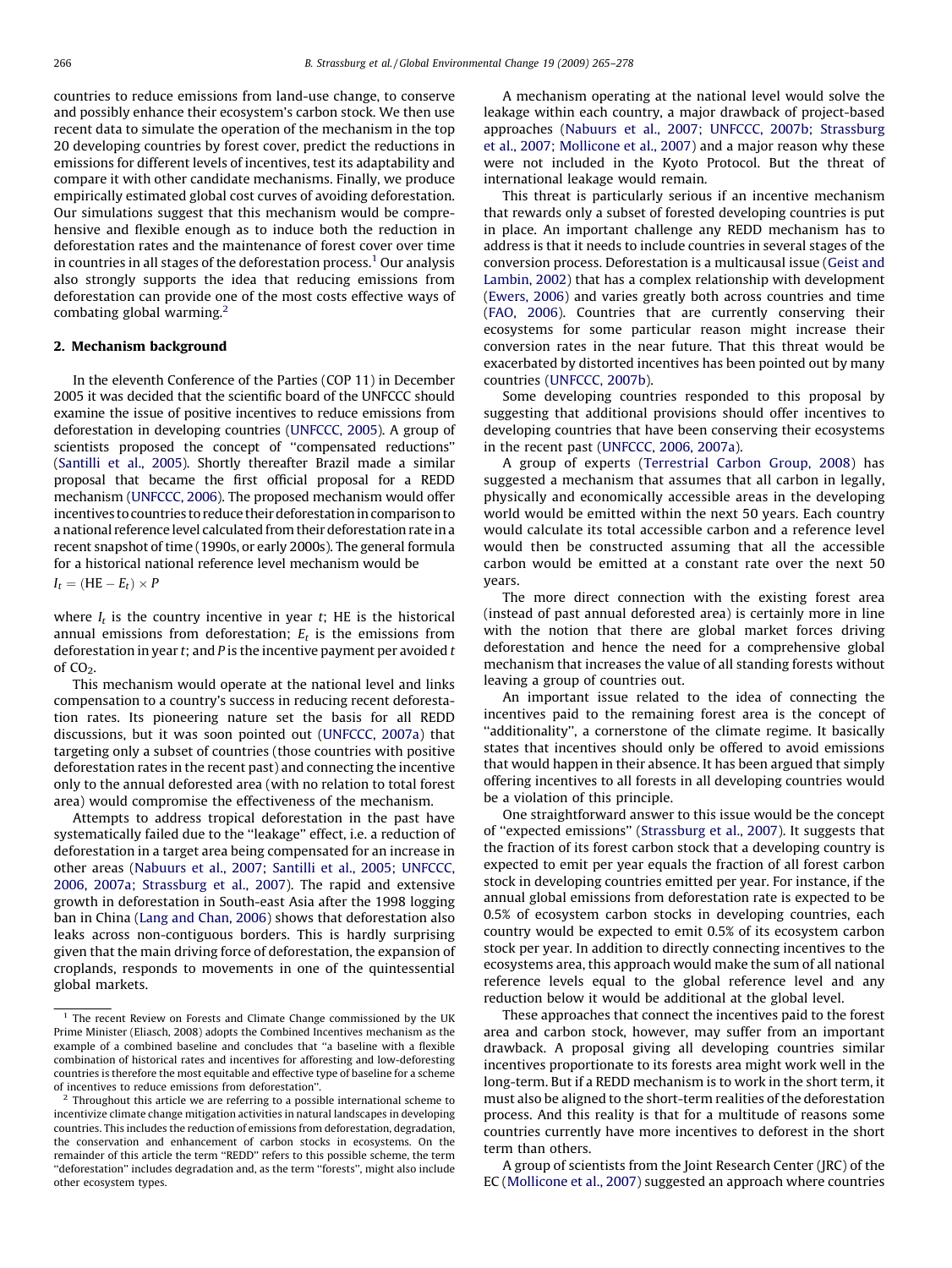<span id="page-2-0"></span>would be divided in two groups. High deforesting countries (deforestation rates higher than a half or a third of global average) would receive their compensation based on historical emissions and low deforesting countries would be tied to the threshold rate (half or a third of global average) as an assumed reference level.

This approach could potentially offer high deforesting countries enough incentives to induce a reduction in their deforestation rates while also offering low deforesting countries some incentive to avoid leakage in the short term. On the other hand, its short-term political feasibility and long-term sustainability might be jeopardized by some of its intrinsic characteristics. First, it connects the incentives one country would receive to the performance of all other developing countries. As shown in [Strassburg et al. \(2007\)](#page-13-0) and in Section [3.2](#page-3-0) of this article, this option would solve the leakage issue at all levels and might be a desirable feature in the medium to long-term. But it would limit the attractiveness of the mechanism in the short term due to very high uncertainty over the readiness of most developing countries to actually reduce their deforestation rates. Second, it uses the deforestation rates of the recent past to permanently classify countries into high or low deforesting countries in a way that introduces a permanent bias towards the first group in terms of the amount of incentives received (see [Table 4\)](#page-7-0).

# 3. Our mechanism

Recent research has allowed us to use real world data to simulate the functioning of a REDD mechanism and predict the response of individual countries to it. Through these simulations we were able to analyze the strengths and weakness of the mechanisms proposed so far, which in turn led to the development of the mechanism we present here. We believe it addresses the main issues related to REDD, fits pragmatically into the international political framework and its design ensures maximum buy-in by the participant countries. It has benefited considerably from the feedback received from two side-events dedicated to it at the meetings of the scientific board of the UNFCCC ([Strassburg et al.,](#page-13-0) [2007; Strassburg, 2008](#page-13-0)).

## 3.1. The combined incentives mechanism

In line with the majority of REDD proposals so far, the core mechanism would operate at the national level. A pure project level REDD mechanism would be extremely vulnerable to subnational leakage. In addition, the most important underlying causes of deforestation [\(Geist and Lambin, 2002](#page-12-0)) are either decided or heavily influenced by national governments (e.g. through interventions such as infrastructure expansion, property and use rights, tax and fiscal incentives) and are part of the long-term development strategies of each country. A REDD mechanism should seek to influence these and so the promise of sustained and predictable incentives is essential, as has been recently stated by many countries [\(UNFCCC, 2007b\)](#page-13-0). National level REDD mechanisms are still subject to international leakage. By aiming to be comprehensive and offering incentives capable of inducing the conservation of standing forests in developing countries in every stage of the conversion process, this mechanism seeks to minimize this risk. Nonetheless, a perfect solution for the leakage issue would only be possible by connecting the incentives paid by the international community to the performance of all tropical countries as a group [\(Strassburg et al., 2007](#page-13-0)). An alternative global level mechanism is discussed in Section [3.2](#page-3-0) and might be an improved alternative over the medium to long terms. However, due to the short-term uncertainties referred to before, the standard version of the mechanism presented here would operate at the national level.

The mechanism was designed to be (i) comprehensive, by including countries in all stages of the conversion process (i.e. high, low or negative past or projected deforestation rates); (ii) flexible, being capable of offering (or not) incentives to reduce deforestation and degradation and stimulate forest conservation, reforestation and afforestation activities; and (iii) adjustable, both across countries and time.

The mechanism can accommodate any source of funding. The possible alternatives [\(UNFCCC, 2007b\)](#page-13-0) can be classified as (i) market oriented, where demand for credits is created (e.g. by expanding Annex 1 countries emission reduction targets) and these can be traded; (ii) fund-oriented, where financing countries provide the resources by taxing specific commodities or income; and (iii) a mix of both. In all these options the financing will be transformed into incentives per avoided tonne of  $CO<sub>2</sub>$ . Our mechanism is based on this last incentive and therefore works with all these options.

It is important to note that even if the national level seems to be the most operational for a REDD mechanism, incentives also need to reach local drivers of deforestation and agents capable of implementing conservation activities on the ground. These include local governments, indigenous groups and local communities and private companies that practice sustainable management. Due to very diverse national circumstances and to sovereignty issues it is unlikely that a REDD mechanism will address the intra-national distribution of the incentives. However it has to be open and adaptable enough to cope with these diverse circumstances.

In the combined incentives mechanism each country receives two kinds of incentives simultaneously. The first is based on the ''compensated reduction'' concept and is an incentive to reduce its emissions in comparison with its historical emissions:

$$
I1 = (HE - E_t) \times P
$$

The second follows the ''expected emissions'' concept that connects the incentive to the ecosystems carbon stock while maintaining global additionality. It is an incentive to emit less than it would emit if it followed an average behavior given by the global baseline emission rate<sup>3</sup>:

 $I2 = (EE - E_t) \times P$ 

All countries receive both incentives at the same time. The key point is the way in which these incentives are combined. By making the weight of each incentive variable, the mechanism is able to be comprehensive enough to include all countries in a single simple formula and flexible enough to combine short-term realities with long-term sustainable goals. It does so by introducing a weighting factor,  $\alpha$ , in the sum of both incentives. So the ''combined incentives'' mechanism formula is

 $CI = \alpha(I1) + (1-\alpha)(I2)$ or

$$
CI = [\alpha(HE) + (1 - \alpha)(EE) - E_t] \times P \tag{1}
$$

With  $\alpha$  varying between 0 and 1, where HE = country past emissions;  $EE_i$  = country expected emissions;  $E_{it}$  = country emissions in year t; and  $P$  = base incentive per avoided tonne of CO<sub>2</sub>.

[Table 1](#page-3-0) uses real world data to show the effect that different weights have on the combined baseline for the top 20 countries by forest area in the developing world. [Table 4](#page-7-0) presents the modelling results for the expected mechanism's effects for a base incentive equal to the average  $CO<sub>2</sub>$  market price of the EU Emissions Trading Scheme, US\$ 5.63 per tonne ([IETA, 2006\)](#page-12-0).

The global baseline emissions rate is the fraction of forest carbon stocks in developing countries emitted per year. For our 20 countries their average emissions rate (0.47%) is very close to their average deforestation rate (0.48%). The difference is due to differences in carbon content per hectare between countries.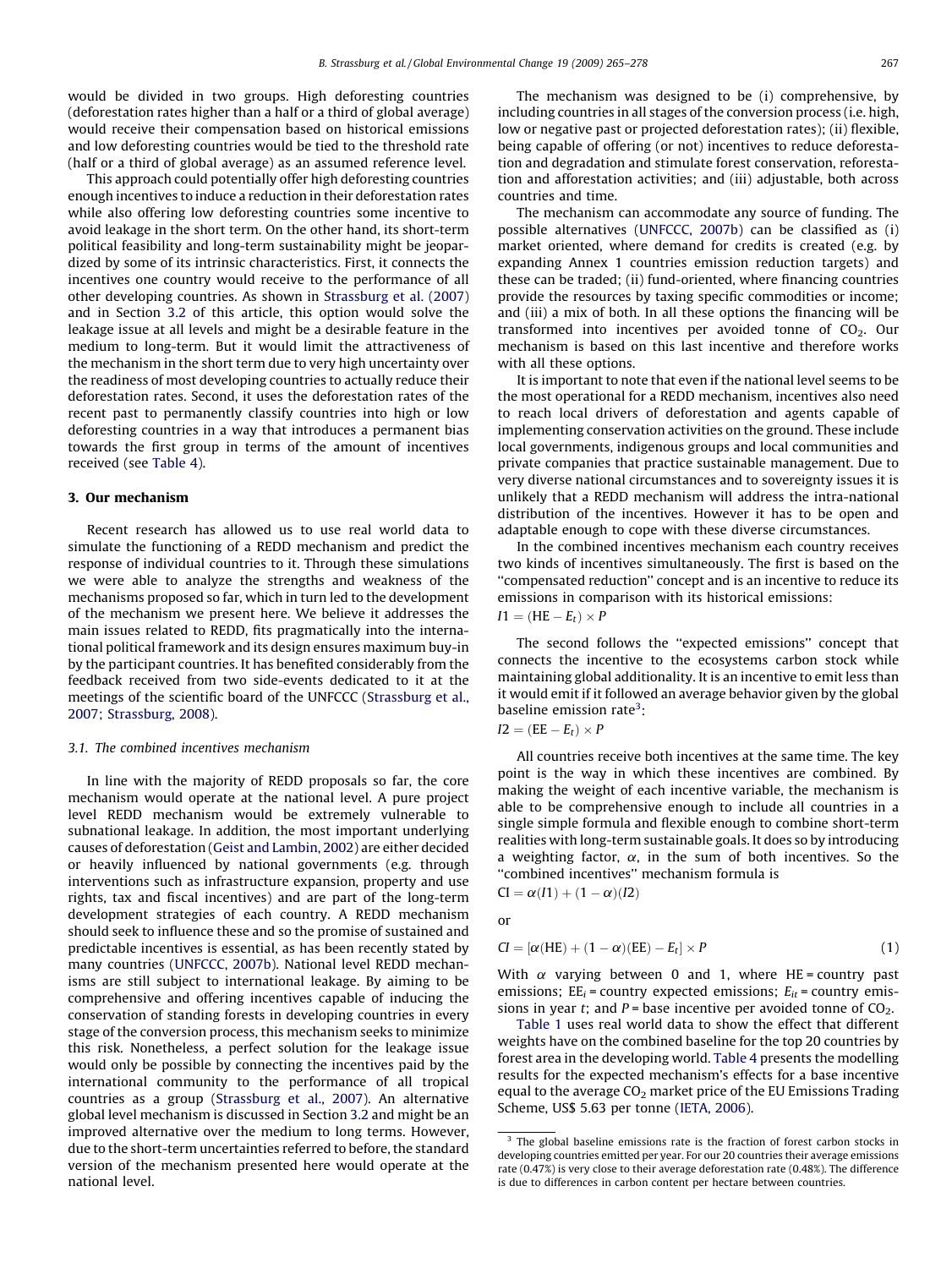<span id="page-3-0"></span>

| $\sim$ |  |
|--------|--|
|        |  |

Combined reference levels for the top 20 developing countries by forest area.

| Country                  | Carbon stock (Mt C) | Historical emissions (Mt C/year) | Expected emissions (Mt C/year) | Combined reference levels (Mt C/year) |                |                 |                |              |
|--------------------------|---------------------|----------------------------------|--------------------------------|---------------------------------------|----------------|-----------------|----------------|--------------|
|                          |                     |                                  |                                | $\alpha = 1$                          | $\alpha$ = 0.9 | $\alpha$ = 0.75 | $\alpha$ = 0.5 | $\alpha = 0$ |
| Brazil                   | 58,794              | 323                              | 274                            | 323                                   | 318            | 311             | 299            | 274          |
| DR Congo                 | 22,378              | 67                               | 104                            | 67                                    | 71             | 76              | 86             | 104          |
| China                    | 12,214              | $\mathbf{0}$                     | 57                             | $\Omega$                              | 6              | 14              | 28             | 57           |
| Colombia                 | 8,906               | 9                                | 42                             | 9                                     | 12             | 17              | 25             | 42           |
| Indonesia                | 8,800               | 163                              | 41                             | 163                                   | 151            | 132             | 102            | 41           |
| Peru                     | 8,763               | 9                                | 41                             | 9                                     | 12             | 17              | 25             | 41           |
| Venezuela                | 7,776               | 47                               | 36                             | 47                                    | 46             | 44              | 41             | 36           |
| Mexico                   | 6,976               | 31                               | 33                             | 31                                    | 32             | 32              | 32             | 33           |
| Bolivia                  | 6,372               | 29                               | 30                             | 29                                    | 29             | 29              | 29             | 30           |
| Angola                   | 4,838               | 10                               | 23                             | 10                                    | 11             | 13              | 16             | 23           |
| Papua New Guinea         | 4,785               | 24                               | 22                             | 24                                    | 24             | 24              | 23             | 22           |
| India                    | 4,420               | 0                                | 21                             | $\Omega$                              | 2              | 5               | 10             | 21           |
| Congo                    | 4,070               | 4                                | 19                             | 4                                     | 6              | 8               | 12             | 19           |
| Gabon                    | 3,784               | 4                                | 18                             | 4                                     | 5              |                 | 11             | 18           |
| Myanmar                  | 3,136               | 42                               | 15                             | 42                                    | 40             | 35              | 28             | 15           |
| Central African Republic | 3,105               | 3                                | 14                             | 3                                     | 4              | 6               | 9              | 14           |
| Argentina                | 2,376               | 10                               | 11                             | 10                                    | 10             | 10              | 10             | 11           |
| Sudan                    | 2,244               | 18                               | 10                             | 18                                    | 17             | 16              | 14             | 10           |
| Tanzania                 | 2,240               | 24                               | 10                             | 24                                    | 22             | 20              | 17             | 10           |
| Zambia                   | 1,134               | 11                               | 5                              | 11                                    | 10             | 9               | 8              | 5            |
| Total                    | 177,111             | 826                              | 826                            | 826                                   | 826            | 826             | 826            | 826          |

Illustrates the effect that different alphas have on the combined reference levels. The extreme value of  $\alpha$  = 1 makes the reference level purely based on historical emissions. As the value of  $\alpha$  is reduced, the reference level is increasingly also influenced by the forest carbon stock in each country. The other extreme value of  $\alpha$  = 0 makes the reference level purely based on the forest carbon stock of each country. An important feature that guarantees perfect global additionality is that when  $\alpha$  is the same for all countries, the sum of all countries' reference levels equates the global reference level. The global average emissions rate is found by dividing the historical emissions by the global forest carbon stock. The value (here equals to 0.46%) is then applied to each country's forest carbon stock to find that country's expected emissions. Data sources and methods are described in Section [4.](#page-4-0)

The factor  $\alpha$  weights the incentives between historical and stock (or average) incentives by influencing each country's reference level against which their performance will be assessed. As can be seen in Table 1, a high  $\alpha$  gives more weight to historical deforestation while with a low  $\alpha$  the reference level is more influenced by existing forest carbon stocks. The last row in Table 1 also shows an important aspect of the mechanism that will be discussed in more detail in Section [6](#page-8-0). By design, when the same  $\alpha$  is used for all countries the sum of their combined reference levels is always equal to the global reference level. This guarantees perfect additionality at the global level.

The historical emissions rate of each country is fixed. The global average emissions rate used to calculate each country's EE can be fixed at the relatively constant rate of the last 25 years. That would reduce the negotiation process to choosing the value for  $\alpha$  and, as will be discussed in Section [6,](#page-8-0) how and if it would change across countries and/or over time.

To illustrate how the mechanism works, suppose that in a given year Brazil emits half of its historical emissions, or 161 Mt C down from 323 Mt C. So if  $\alpha$  is set at 0.75 and the incentive at US\$ 20/t C, the incentives to be received would be:

 $CI = [0.75(323) + 0.25(274) - 161] \times 20 = US $3 billion$ 

The "combined incentives" make the mechanism very comprehensive. It still offers incentives based on recent deforestation rates, so that high deforesting countries have enough incentive to reduce their deforestation rates. But it also includes an incentive for countries to keep their deforestation rates below the global average, making it attractive to countries that have been conserving their forest in the recent past. Both incentives are offered to all countries, making it unnecessary to classify them into "groups" or having different mechanisms for each stage of the conversion process. As national deforestation rates are highly variable over time, these classifications might be problematic. As both incentives are simultaneously offered, a country with high deforestation rates will have an added incentive to go below the global average while low deforesting countries also receive more if they reduce their rates even further.

# 3.2. An alternative global level mechanism

In the last section, we introduced the core combined incentives mechanism. It operates at national level, treating countries as independent units. By offering incentives to both reduce and avoid emissions from deforestation, the mechanism is comprehensive enough to attract countries in all stages of the deforestation process. This comprehensiveness is an important tool to minimize international leakage. A perfect answer to avoid international leakage, however, is a mechanism that relates the total amount of incentives paid each year to the global reduction in emissions from deforestation ([Strassburg et al., 2007\)](#page-13-0). We decided to focus this article on the national level mechanism presented in Section [3.1](#page-2-0) as the feedback we received in the international forums discussing this issue suggested that the many uncertainties surrounding the willingness and capacity of developing countries to reduce deforestation in the short term would make it difficult politically to connect each country's incentives to the behavior of all other countries.

Still, we believe it might be desirable to present all options and in this section we show the small adaptations to the mechanism that would make it compatible with global level accounting. Even if unfeasible in the short term, it might be a desirable option for the medium to long-term as it would make the mechanism leakageproof at all levels.

The core mechanism remains the same as presented in Section [3.1](#page-2-0). The difference is that now the total incentive to be paid collective to all countries is calculated beforehand, as a function of the total reduction in emissions from deforestation that developing countries achieved as a group in any given year. This total reduction is simply the difference between the global reference level emissions and the global emissions in year t:

$$
TI = (GBE - GEt) \times P
$$
 (2)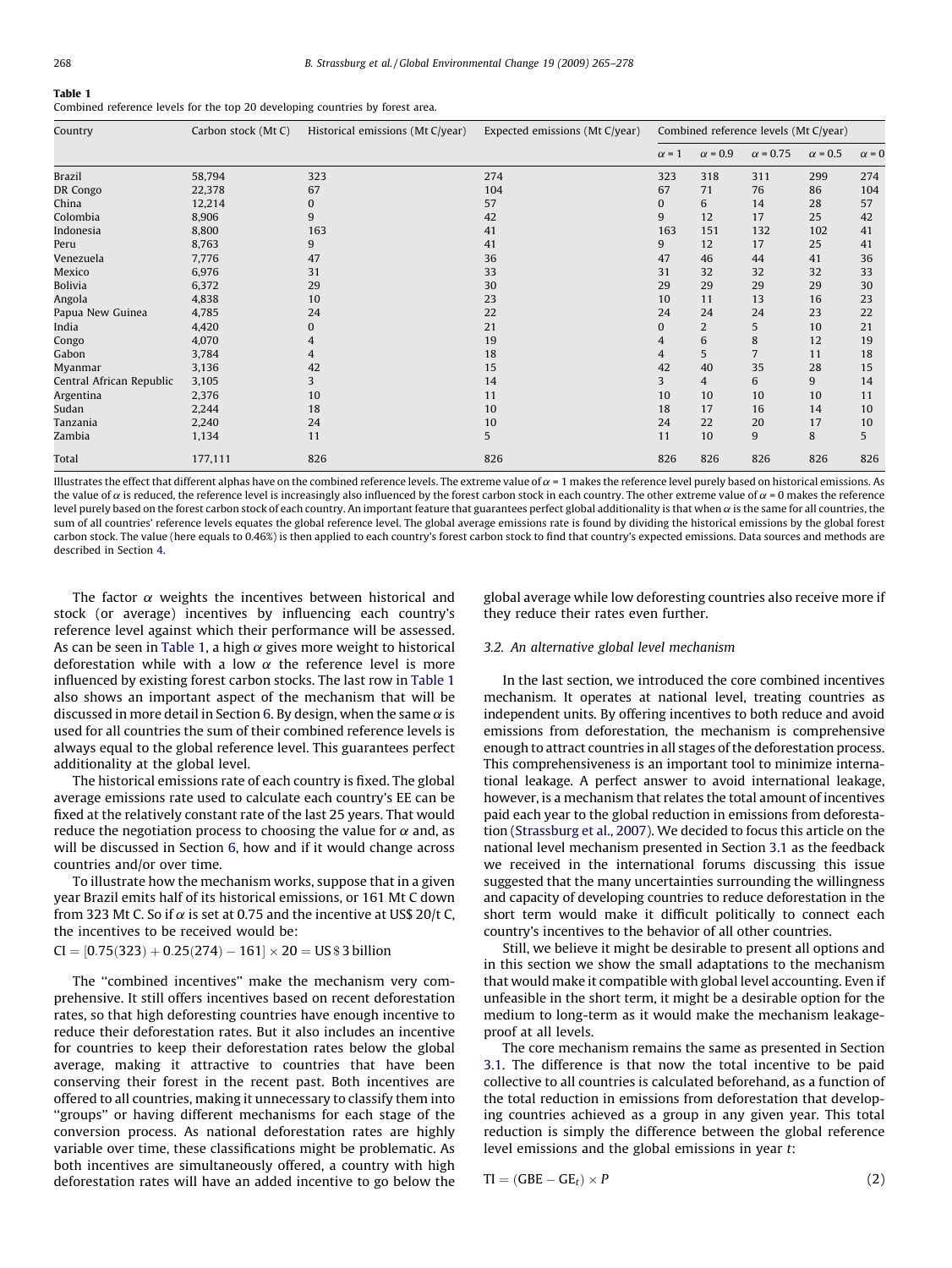<span id="page-4-0"></span>The global baseline emissions can be initially based on the historical annual emissions from land-use change in developing countries and adapted in the future to reflect the business as usual global emissions trajectory. For instance, if the global emissions in year t are half of the baseline rate (or 2.75 G t  $CO<sub>2</sub>$ , down from 5.5 G t  $CO<sub>2</sub>$ ) and the incentive per tonne of  $CO<sub>2</sub>$  is US\$ 5, the total incentives to be paid in that year would be US\$ 13.75 billion.

The second step distributes this total incentive across the countries and is exactly the combined incentives formula presented in Section [3.1](#page-2-0). All countries are entitled to incentives for both reducing and avoiding emissions from deforestation and these two incentives are weighted by the factor  $\alpha$ :

$$
CI = [\alpha(HE) + (1 - \alpha)(EE) - E_t] \times P \tag{3}
$$

When  $\alpha$  is the same for all countries, the  $\alpha$ -weighted reference level terms HE and EE of all countries sum up to the global reference level and the incentives offered are all additional at the global level.

The last step of this global level mechanism is to make the sum of all incentives paid equal to the total incentive. If all countries emitted less than their combined reference level ( $\alpha$ (HE) + (1 –  $\alpha$ )(EE)) then the sum of all incentives will already be equal to the total incentive. But if one (or more) country exceeds its combined reference level, then it would incur a negative value in Eq. (3) and reduce the total incentive calculated in Eq. [\(2\).](#page-3-0) One possibility would be for this country to immediately pay this amount into the global pool and thus avoid a negative impact on all other countries' incentives in that year. If this is not the case, the other countries would have to ''share the bill'' and receive slightly less than what they would be entitled to in that year. In order to compensate for the excess of that country, the final incentive received by each country that remained below its reference level would be given by

$$
FI = \left(\frac{CI}{\sum CI}\right) \times TI \quad (for CI > 0)
$$
\n(4)

Each country that had a positive combined incentive for emitting less than its reference level ( $CI > 0$ ) would get its share of the global pie (TI) in proportion to its share of all positive combined incentives in that year (CI/ $\Sigma$ CI). In other words, if a country's combined incentive represented 10% of all positive combined incentives, it would get 10% of the total incentive. The fraction of incentives each country did not receive because of the excess of other countries would be recorded as credit to be received in the future when these countries are able to pay back (possibly when they receive their next positive incentives).

On the one hand this connection to the behavior of other countries is what guarantees the leakage proof quality of the global level mechanism. On the other hand, due to short-term uncertainties mentioned before, it is the reason why such an approach was considered politically unfeasible in the short-term by some commentators. As mentioned above, one solution is for those countries that exceed their reference level to immediately pay an amount equivalent to their negative CI to the global pool. Another alternative that might be more politically feasible would be a phased approach, where countries are only included in the global calculation when they remain below their reference level for a given number of years. To complement this phased approach there could be a banking system where a fraction (say, 10%) of the positive incentives a country receives is set aside (possibly for a limited number of years) to immediately cover future negative incentives so that other countries are not affected by it.

As we said, we believe this global level mechanism is a very promising option, either immediately with a phased approach or later when the forestry sector has adjusted to a REDD mechanism (hopefully with successful reduction and avoidance of emissions in most countries). The remainder of this paper, however, will be focused on the national level mechanism presented in Section [3.1.](#page-2-0) All the modelling results would be the same for this global level mechanism if all countries remained at or below their reference level (as they would, for the case modelled).

In short, our mechanism allocates the resources from the international financing community to each country by supplying a mix of incentives for reducing emissions from deforestation and for the maintenance (and possibly the enhancement) of ecosystem carbon stocks. The question remains: How much can we reduce deforestation by such a mechanism, and at what cost?

# 4. Simulations

We tested the mechanism using recent data for the top 20 developing countries by forest area. These countries host 77% of all forests in developing countries. We also tested the flexible aspects of the mechanism. For comparison we included the results of other candidate mechanisms. It is important to note that the calculations described below were necessary in order to model the possible outcomes of the mechanism. If it were to be implemented, however, the mechanism's operation would only require the steps described in Section [3](#page-2-0) and illustrated in [Table 1](#page-3-0).

Forest area and deforestation rates are available in the last Forest Resource Assessment from FAO [\(FAO, 2006](#page-12-0)) and listed in columns 2 and 3 of [Table 4](#page-7-0). Although neither of these variables is free of uncertainties and criticism [\(Ramankutty et al., 2007;](#page-12-0) [DeFries et al., 2007\)](#page-12-0), the FRA is the standard source. Forest area was taken directly from the FAO study, while the deforestation rate is the average of the deforestation rates for 1990–2000 and 2000– 2005. Gabon was the only country without deforestation data and we used the conservative estimate of a study focused on that country [\(Nasi, 2001\)](#page-12-0). When we extrapolate the resulting 7.7 million deforested hectares per year to the remaining 23% of forest cover (using the average deforestation rate of 0.48% p.a.) we have a total estimate of 10.1 million hectares deforested each year. This value is inside the interval found in the literature for the 1990s of 6–12 [\(FAO, 2006; Achard et al., 2002; DeFries et al., 2002\)](#page-12-0) million ha per year.

Two other key variables necessary to estimate the individual response were obtained through more complex approaches. These are detailed in the next two sections.

# 4.1. Emissions per hectare

Estimating the amount of GHG emitted from deforestation is a complex task and the results vary considerably. Both deforestation rates and the emissions per deforested hectare (EpH) are subject to uncertainty. A recent review by some of the leading scientists in the field ([Ramankutty et al., 2007\)](#page-12-0) states that the latter are related to the uncertainties in several steps of the process, such as land cover dynamics after deforestation, the mode of clearing (e.g. slash and burn versus clean cut), the fate of the cleared carbon and the response of soil carbon. In addition to these factors other studies note that  $CO<sub>2</sub>$  is not the only GHG emitted in the process, with relevant quantities of the much more powerful (in terms of warming potential) methane being associate with deforestation ([Fearnside and Laurance, 2004; Fearnside, 2000](#page-12-0)). Here we will assume that the conversion of one hectare emits the amount of carbon stored in its above and below ground biomass. By ignoring the fraction of carbon that can be stored in the subsequent land cover, the fraction not immediately released into the atmosphere or carbon trapped in long-term wood products, emissions will be overestimated. On the other hand, ignoring carbon emissions from soil and other GHG emissions leads to an underestimation. In the Brazilian Amazon it is likely that the last two factors dominate the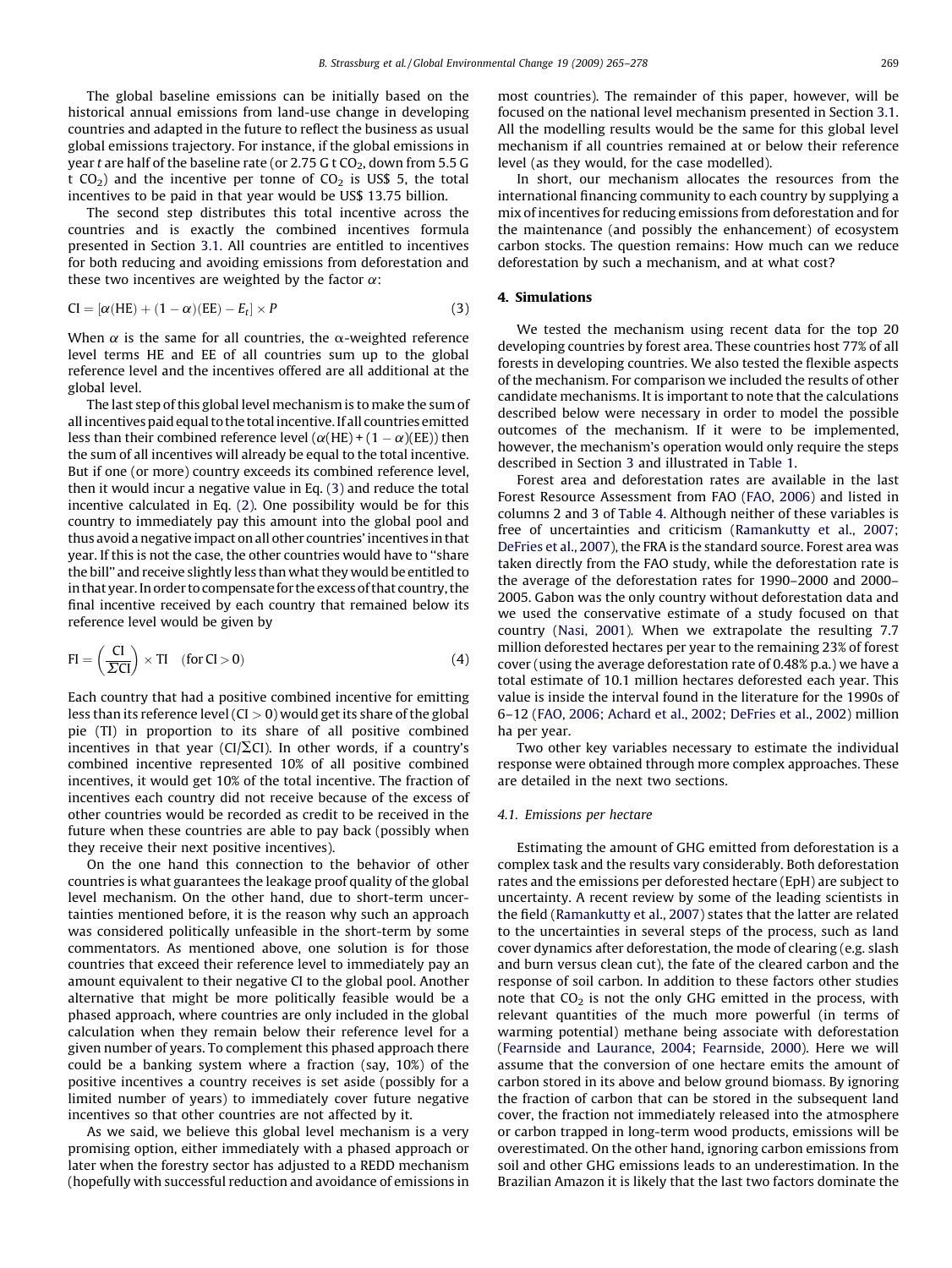# <span id="page-5-0"></span>Table 2

Emission per Hectare parameter estimation.

| Country                  | FAO(tC/ha) | GIS (base data<br>from Potter) (t C/ha) | GIS (base data from NASA<br>Regional Models) (t C/ha) | Average GIS<br>(t C/ha) | Final estimate<br>(t C/ha) | Final estimate<br>(t CO <sub>2</sub> /ha) |
|--------------------------|------------|-----------------------------------------|-------------------------------------------------------|-------------------------|----------------------------|-------------------------------------------|
| <b>Brazil</b>            | 103        | 142                                     |                                                       | 142                     | 123                        | 450                                       |
| China                    | 31         | 94                                      |                                                       | 94                      | 62                         | 229                                       |
| DR Congo                 | 173        | 154                                     | 165                                                   | 160                     | 167                        | 611                                       |
| Indonesia                | 67         | 152                                     | 115                                                   | 134                     | 100                        | 367                                       |
| Peru                     |            | 127                                     |                                                       | 127                     | 127                        | 467                                       |
| India                    | 35         | 102                                     | 89                                                    | 95                      | 65                         | 239                                       |
| Sudan                    | 23         | 62                                      | 24                                                    | 43                      | 33                         | 121                                       |
| Mexico                   |            | 109                                     |                                                       | 109                     | 109                        | 399                                       |
| Colombia                 | 133        | 158                                     |                                                       | 158                     | 146                        | 534                                       |
| Angola                   | 82         |                                         |                                                       |                         | 82                         | 300                                       |
| <b>Bolivia</b>           | 90         | 126                                     |                                                       | 126                     | 108                        | 395                                       |
| Venezuela                |            | 162                                     |                                                       | 162                     | 162                        | 596                                       |
| Zambia                   | 27         |                                         |                                                       |                         | 27                         | 100                                       |
| Tanzania                 | 64         |                                         |                                                       |                         | 64                         | 234                                       |
| Argentina                | 73         | 72                                      |                                                       | 72                      | 72                         | 265                                       |
| Myanmar                  | 98         | 105                                     | 91                                                    | 98                      | 98                         | 360                                       |
| Papua New Guinea         |            | 165                                     |                                                       | 165                     | 165                        | 606                                       |
| Central African Republic | 123        | 154                                     | 139                                                   | 147                     | 135                        | 495                                       |
| Congo                    | 231        | 116                                     | 162                                                   | 139                     | 185                        | 677                                       |
| Gabon                    | 167        | 122                                     | 232                                                   | 177                     | 172                        | 632                                       |

first two [\(Fearnside, 2000](#page-12-0)). As will be seen, when compared to other studies our estimates for the EpH are on the conservative side.

The latest FRA from FAO provides estimates of the total carbon stock in forests for 16 of our 20 countries. Dividing these stocks by the forest area of each country gives the average carbon content per hectare listed on column 2 of Table 2.

These estimates, however, are admittedly imprecise ([FAO,](#page-12-0) [2006](#page-12-0)). Furthermore, basing the analysis solely on such average values presents an additional problem. Carbon stocks vary greatly within each country and current and future deforestation might be concentrated in regions with carbon density considerably higher or lower than the national average. For instance, FAO average carbon content for Brazilian forests is 103 t C ha $^{-1}$ , but deforestation is concentrated in the Amazon region where carbon concentrations are generally above 150 t C ha<sup>-1</sup> ([Fearn](#page-12-0)[side, 2000\)](#page-12-0).

To reduce these uncertainties we also followed a different approach. [Potter \(1999\)](#page-12-0) presented a global map of biomass distribution. In order to find the average carbon content related to the areas more relevant to REDD, we used GIS techniques to combine the spatial distribution of recent (2000–2005) deforestation given by the VCC-MODIS product [\(Carroll et al., 2006](#page-12-0)) with the Millennium Ecosystem Assessment map of deforestation hotspots ([Achard et al., 1998\)](#page-12-0). We then overlaid this combined map (some 51,000 points centred on 5 minute grid cells) with the [Potter](#page-12-0) [\(1999\)](#page-12-0) biomass data in order to select the grid cells more relevant to REDD and made a country by country average. As [Potter \(1999\)](#page-12-0) only provided estimates for above ground biomass, we used the ratio between total and above ground biomass from our FAO data (1.28) to convert [Potter \(1999\)](#page-12-0) values to total biomass. This ratio falls between similar values used by [Fearnside \(2000\)](#page-12-0) (1.34) and [Achard et al. \(2004\)](#page-12-0) (1.20). The resulting estimates are listed in column 3 of Table 2.

We also overlaid this combined map over two regional maps produced by NASA for Southeast Asia and Tropical Africa ([Brown](#page-12-0) [and Gaston, 1996; Brown et al., 2001](#page-12-0)). The resulting estimates, also corrected for above–below ground biomass ratio (column 4 in Table 2), were averaged with the estimates from [Potter's \(1999\)](#page-12-0) map to produce our average GIS estimate (column 5 in Table 2). These values were then averaged with FAO estimates to produce our final estimates for the Emissions per Hectare parameter for each country (columns 6 and 7 of Table 2).

When compared with the review presented by [Ramankutty](#page-12-0) [et al. \(2007\)](#page-12-0), our estimates for the EpH term are on the lower bound of the estimates available in the literature and therefore will lead to a more conservative estimate for equilibrium reductions in emissions (as the incentive per hectare, positively associated with the carbon density per hectare, is smaller).

Our resulting estimate of GHG emissions from deforestation for our 20 countries is 827 Mt of C per year. When extrapolated to the remaining 23% of forests in developing countries the total estimate is 1073 Mt of C per year. Related estimates in the literature range from 900 to 2200 Mt C. The latest study reviewed by [Ramankutty et al. \(2007\)](#page-12-0) provides an estimate of 1100 MtC.

# 4.2. Opportunity costs

We also used two distinct approaches to estimate the opportunity costs of avoiding deforestation. The first one was based on the estimates presented by the Stern Review on the Economics of Climate Change ([Stern, 2007](#page-13-0)). That study synthesized field information on the economic returns of the activities to which land is converted in the top eight countries by annual deforested area (responsible for 46% of annual deforestation). In addition, and crucially, the study also presented estimates for the area converted to each activity in each country.

We assumed that the average behavior of these countries represents the behavior of any one developing country. Although this is admittedly a simplification, we believe it to be a reasonable one as (i) these countries are responsible for nearly half of the annual deforested area (so the extrapolation to the other half is not overly unrealistic) and (ii) as these countries are the top eight deforesting countries it is fair to assume that their economic returns from conversion doing so are at least equal to (more likely higher than) the average of developing countries.

[Table 3](#page-6-0) lists the land fraction and returns for each of the 24 alternative uses. The land proportion was estimated by summing up the area corresponding to each use from all eight countries and dividing it by the total annual deforested area in all of them. Returns also include part of the income from one-off timber harvesting and are expressed as a net present value (30 years, 10% discount rate). Activities that provided the same return per hectare were grouped together.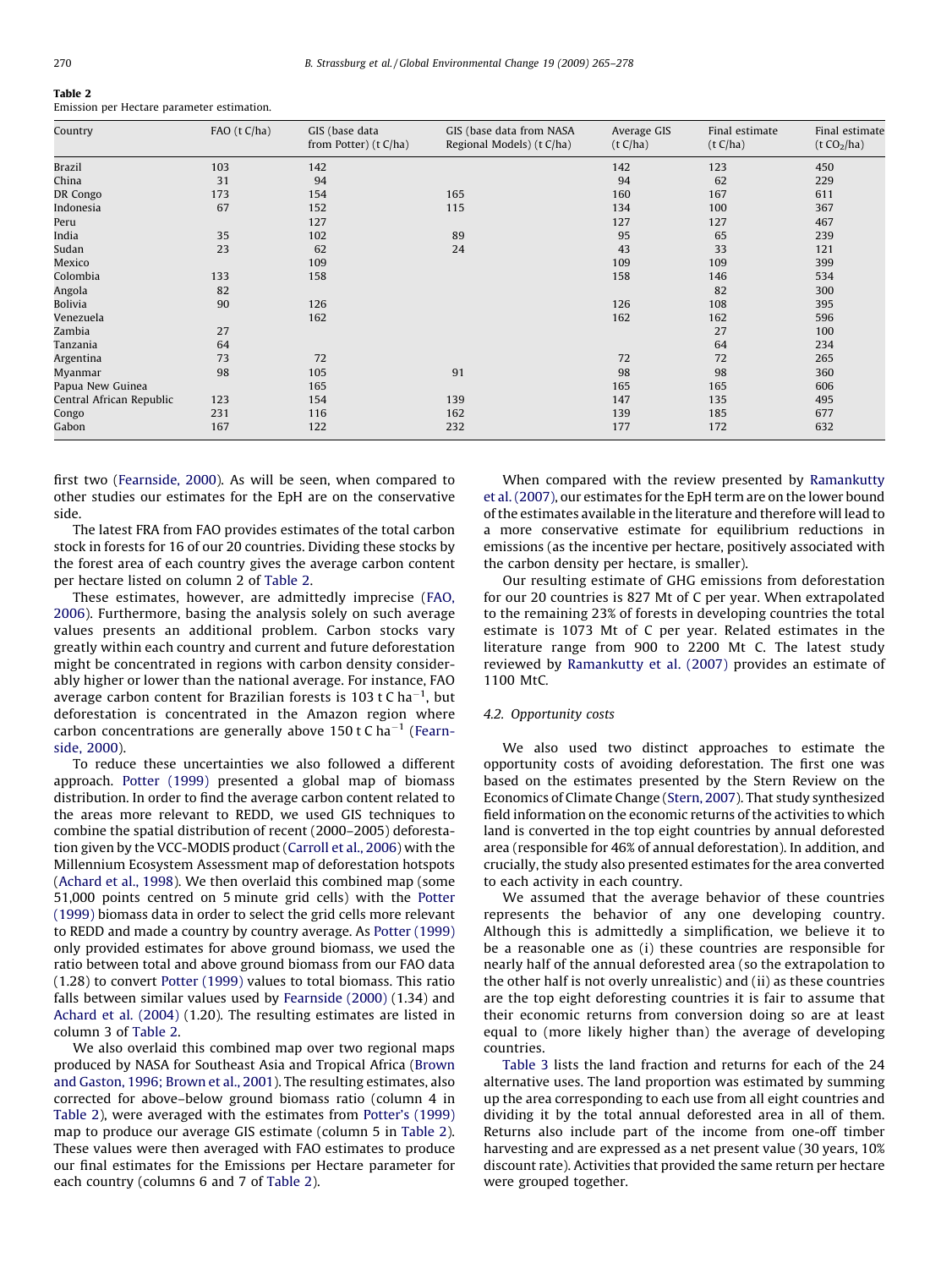### <span id="page-6-0"></span>Table 3

The "field approach" estimate for opportunity costs.

| Alternative land use                       | Returns (NPV USS/ha) | % Land used | Cumulative % |
|--------------------------------------------|----------------------|-------------|--------------|
| Beef cattle small scale/manioc/rice        | $\overline{2}$       | 11.55       | 11.55        |
| Cassava monoculture                        | 18                   | 5.75        | 17.30        |
| Rice fallow                                | 26                   | 6.20        | 23.50        |
| Dairy                                      | 154                  | 3.51        | 27.02        |
| Perennials (bananas, sugarcane pineapples) | 239                  | 0.50        | 27.52        |
| Annual food crops long fallow              | 346                  | 1.75        | 29.27        |
| Beef cattle                                | 390                  | 3.06        | 32.33        |
| Beef cattle medium/large scale             | 626                  | 31.67       | 63.99        |
| Cocoa without marketed fruit               | 740                  | 0.87        | 64.87        |
| Annual food crops short fallow             | 774                  | 3.40        | 68.27        |
| Small-scale maize and cassava              | 1052                 | 1.86        | 70.13        |
| Cassava monoculture                        | 1053                 | 0.45        | 70.59        |
| Smallholder rubber                         | 1071                 | 9.77        | 80.35        |
| Oil palm and rubber                        | 1180                 | 0.08        | 80.43        |
| Cocoa with marketed fruit                  | 1365                 | 2.62        | 83.06        |
| Smallholder oil palm/low-yield independent | 1515                 | 1.65        | 84.71        |
| Smallholder subsistence crops              | 1737                 | 1.13        | 85.84        |
| Supported growers                          | 2085                 | 1.77        | 87.61        |
| Soybeans                                   | 2135                 | 3.82        | 91.43        |
| High yield independent                     | 2205                 | 0.49        | 91.92        |
| Oil palm supported growers                 | 2330                 | 0.21        | 92.13        |
| Oil palm independent grower                | 2363                 | 0.06        | 92.19        |
| Tree plantations                           | 2614                 | 0.50        | 92.70        |
| Oil palm large scale/government            | 2705                 | 7.30        | 100.00       |

For each return value in column 2, column 4 presents the fraction of the land converted to uses that provide smaller or equal returns per hectare. The relation between these two columns is plotted in [Panel 1A.](#page-10-0) Also in [Panel 1A](#page-10-0) is the best-fit curve ( $R^2$  = 0.95) for the 24 data points.

As will be discussed in the next section, the incentive per hectare needed to stimulate a reduction in deforestation is equal to the economic returns provided by that hectare. This curve (henceforth the ''field estimate'') can therefore be understood as a cost function for a REDD mechanism, relating the annual reduction in deforestation rates  $(y)$  that can be achieved to different incentives per hectare  $(x)$ .

Our second approach is based on a recently available global map of economic rents from agricultural lands. [Naidoo and](#page-12-0) [Iwamura \(2007\)](#page-12-0) integrate information on crop productivity, livestock density, and prices to generate their map. As their focus was on current returns they also based the analysis on the area occupied by each crop on the mid 1990s. As a consequence, however, large wilderness areas such as the Amazon and Congo basins produced low or no returns. Following our request, they kindly provided us with a map of agricultural rents without considering the area actually occupied by each crop. Instead, this map of ''potential agricultural rents'' showed the rent of the most valuable crop that could be produced in each cell. As we believe that this map is more representative of the opportunity costs of a REDD mechanism, we used it as the basis for our second approach.

As [Naidoo and Iwamura \(2007\)](#page-12-0) have used crop prices (and not profits) we needed to adjust the data to facilitate comparison with our first approach (and with current REDD discussions) that focus on incentives to compete with returns from alternative activities, not their income. We used the profit margin of 15% adopted by the Stern Review [\(Stern, 2007\)](#page-13-0) in the cases where it was necessary to convert income to returns.

As with our second approach to estimating carbon content, we needed to focus on areas more relevant to a REDD mechanism. We therefore used a GIS to overlay the same combined distribution of recent and projected deforestation areas (some 51,000 points centred on 5 minute grid cells) and extract the corresponding agricultural return values. We used this GIS-derived data for 17 of our 20 countries to generate individual country curves of costs of avoiding deforestation.4

As in the case of our field estimate, we plotted the relation between each economic return and the corresponding cumulative area converted up to that point. The results for Peru are plotted in [Panel 1B.](#page-10-0) We also included our field estimate on the graph for comparison.

We then averaged the general field curve from our first approach [\(Panel 1A](#page-10-0)) with the values for the GIS deforestation points in each country ([Panel 1B,](#page-10-0) for Peru) to generate our final cost curves of avoiding deforestation for each of the 20 countries ([Panel](#page-10-0) [1C](#page-10-0), for Peru).

# 4.3. Modelling the equilibrium

The basic assumption in our estimation of the response of each country to the mechanism is that a country will convert a hectare if the return of doing so is higher than the incentive it receives to conserve it and vice versa. An underlying assumption is that when the mechanism is in place no country will decide to convert more than it had done previously.

Each country's reduction in emissions is equal to the fraction of emissions from the area that used to be converted to activities that generate lower returns than the incentive per hectare now offered by the mechanism. This marginal incentive can be found by

$$
CI_i = \{ [\alpha HE_i + (1 - \alpha)EE_i] - (x_{it} \times EpH_{it}] \times P \tag{5}
$$

where  $x_{it}$  = hectares deforest by country *i* in year *t* and  $EpH_{it}$  = emissions per hectare of country *i* on year *t*.

As will be discussed in Section [6](#page-8-0), by linking the incentive offered to the actual reduction in GHG emissions, the mechanism provides two kinds of incentives. One is the incentive to reduce the number of deforested hectares and the other to reduce the emissions per hectare deforested.

To simplify the analysis, we assume that the emissions per hectare term is fixed. Therefore the only variable the country can choose each year is the number of deforested hectares  $(x)$ . The

<sup>4</sup> Three countries (Angola, Zambia and Tanzania) were not covered by either MODIS-VCC or MEA hotspots.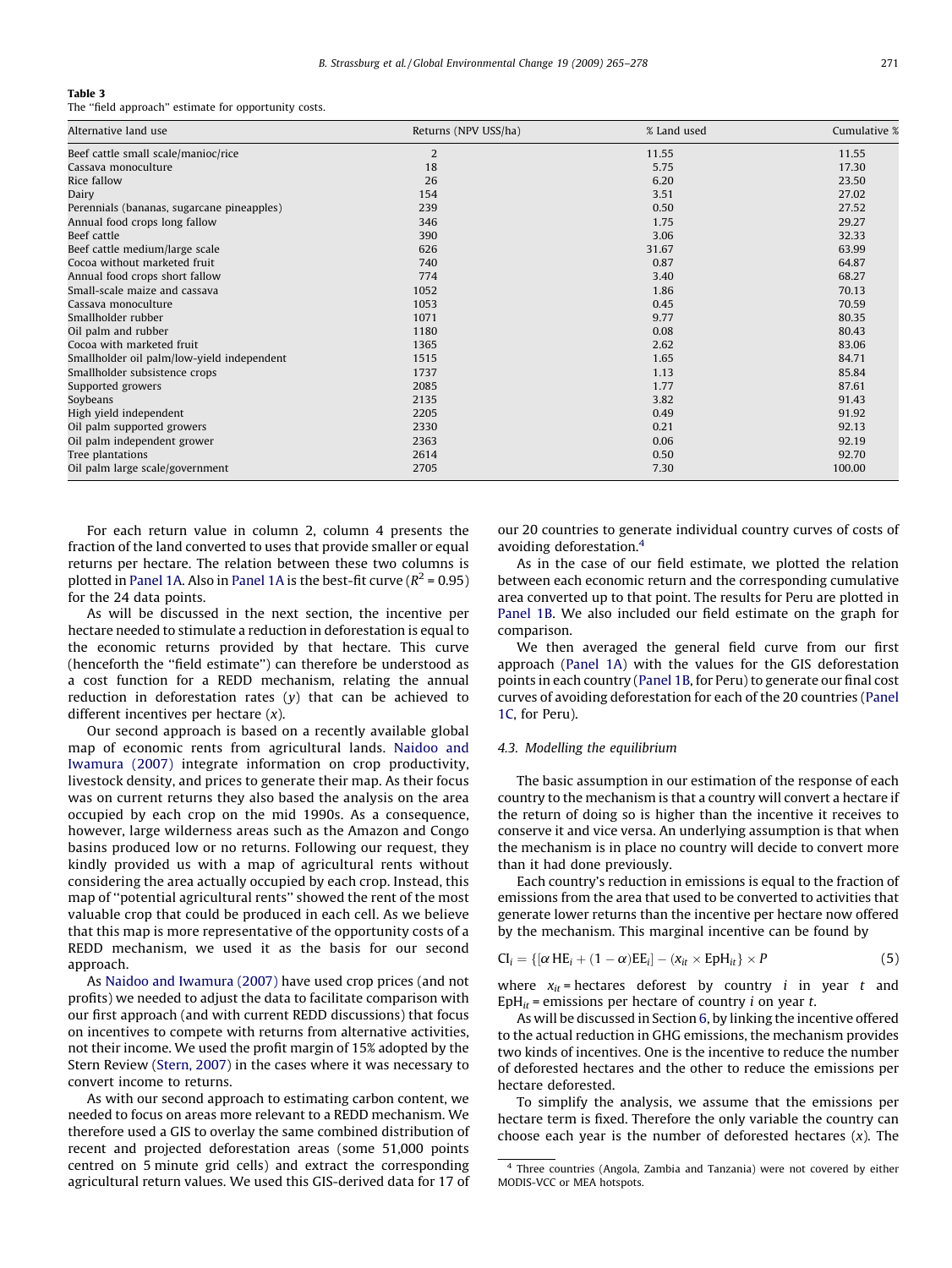<span id="page-7-0"></span>marginal incentive is then the impact that one additional deforested hectare has on the total incentive a country receives.

Differentiating Eq.  $(5)$  in relation to x gives:

$$
\frac{\delta CI_i}{dx} = -EpH_{it} \times P
$$

Not surprisingly, and in line with the goals of the mechanism, the incentive a country receives for each additional hectare conserved is equal to the amount of  $CO<sub>2</sub>$  that would be emitted multiplied by the base incentive per avoided tonne.

Therefore for each of our 20 countries we divided the per hectare cost (x-axis in [Panel 1C](#page-10-0)) by that country's  $CO<sub>2</sub>$  Emissions per Hectare term (7th column in [Table 2\)](#page-5-0) to generate the relation between the base incentive offered  $(P)$  and the corresponding percentage reduction in emissions from deforestation for each given country. The 20 curves are presented in [Panel 2.](#page-11-0) As can be seen, the estimates confirm the predictions that a large fraction of deforestation can be tackled with relatively low incentives. Even the sharp increase in costs for the last remaining hectares still present values at the lower end of UNFCCC estimations of viable mitigation options (up to US\$ 100 per t  $CO<sub>2</sub>$ ).

There is an important last step. A country will only join the mechanism and reduce its emissions to the equilibrium rate if the total incentive it receives is higher than the total opportunity costs it would incur. One way of thinking about these costs is that they relate to the area that would no longer be converted. But this would mean that countries with current low deforestation rates would always join the mechanism, as their "current" opportunity costs are very low. This goes against the rationale of the mechanism. Countries from the Congo Basin, for instance, could decide to build highways into the heart of the forest and incentives that only cover their very low past deforestation rates would not suffice to

#### Table 4

REDD mechanism equilibrium projections.

counteract their potential conversion gains. Therefore we opted for a mixed approach. Countries with high deforesting rates had their total opportunity costs based on their current deforested areas. For countries with low deforestation rates we used the global average rate (here equals to 0.48%) to calculate their potential deforested area and this became the base for their total opportunity costs. Note that this has no influence on the equilibrium reduction or on the amount of incentive received. It is only used to check if a country would join the mechanism.

# 5. Modelling results and discussion

The total incentive a country would receive at its equilibrium point is given by Eq. [\(1\)](#page-2-0). Here the relative weight  $\alpha$  comes into play for the first time. Although it has no role in determining the equilibrium rate, it has a major role in determining whether a country joins the mechanism.

Using the average  $CO<sub>2</sub>$  market price of the EU Emissions Trading Scheme, US\$ 5.63 per tonne ([IETA, 2006](#page-12-0)), as the base incentive for illustration, Table 4 presents the outcome of the mechanism, the reduction in emissions and the combined incentives of each country and a comparison between different weights and mechanisms.

As can be seen, a high  $\alpha$  increases the payoff to countries with high deforestation rates and means some low deforesting countries would not join the mechanism. The opposite occurs when a low  $\alpha$  is chosen, with some high deforesting countries ignoring the mechanism. An intermediate value of  $\alpha$  attracts all 20 countries to the mechanism. Finally, for any given  $\alpha$  a higher base incentive increases the payoff to all countries, eventually attracting more participants even with more extreme values of  $\alpha$ . The opposite occurs when the base incentive is reduced.

| Country                                                                               | Forest area<br>$(10^6 \text{ ha})$ | Initial<br>deforestation (%) | Equilibrium<br>reduction (%) | Combined incentive $(10^6$ US\$ year <sup>-1</sup> ) |                  |                  |                   |                   |
|---------------------------------------------------------------------------------------|------------------------------------|------------------------------|------------------------------|------------------------------------------------------|------------------|------------------|-------------------|-------------------|
|                                                                                       |                                    |                              |                              | $\alpha$ = 0.5                                       | $\alpha = 1$     | $\alpha = 0$     | JRC $(1/2)$       | JRC $(1/3)$       |
| Brazil                                                                                | 478                                | 0.55                         | 97.5                         | 5,996                                                | 6,497            | 5,495            | 5,877             | 6,150             |
| China                                                                                 | 197                                | $-1.7a$                      | 100.0 <sup>a</sup>           | 594                                                  | $\mathbf{0}$     | 1,187            | 553               | 386               |
| DR Congo                                                                              | 134                                | 0.3                          | 100.0                        | 1,763                                                | 1,379            | 2,147            | 1,247             | 1,305             |
| Indonesia                                                                             | 88                                 | 1.85                         | 94.5                         | 1,935                                                | 3,200            | 669 <sup>b</sup> | 2,895             | 3,029             |
| Peru                                                                                  | 69                                 | 0.1                          | 99.8                         | 512                                                  | 180 <sup>b</sup> | 844              | 393               | 274               |
| India                                                                                 | 68                                 | $-0.6a$                      | 100.0 <sup>a</sup>           | 212                                                  | $\mathbf{0}$     | 425              | 198               | 138               |
| Sudan                                                                                 | 68                                 | 0.8                          | 48.7                         | 102                                                  | 179              | 26 <sup>b</sup>  | 162               | 169               |
| Mexico                                                                                | 64                                 | 0.45                         | 93.4                         | 619                                                  | 607              | 632              | 549               | 574               |
| Colombia                                                                              | 61                                 | 0.1                          | 100.0                        | 518                                                  | 183 <sup>b</sup> | 853              | 397               | 277               |
| Angola                                                                                | 59                                 | 0.2                          | 87.1                         | 307                                                  | 174              | 440              | 194               | 164               |
| Bolivia                                                                               | 59                                 | 0.45                         | 86.7                         | 522                                                  | 510              | 533              | 462               | 483               |
| Venezuela                                                                             | 48                                 | 0.6                          | 100.0                        | 854                                                  | 960              | 748              | 869               | 909               |
| Zambia                                                                                | 42                                 | 0.95                         | 53.4                         | 63                                                   | 121              | 6 <sup>b</sup>   | 110               | 115               |
| Tanzania                                                                              | 35                                 | 1.05                         | 82.1                         | 266                                                  | 401              | 130 <sup>b</sup> | 363               | 380               |
| Argentina                                                                             | 33                                 | 0.4                          | 88.4                         | 191                                                  | 174              | 207              | 158               | 165               |
| Myanmar                                                                               | 32                                 | 1.35                         | 93.5                         | 536                                                  | 824              | 248              | 746               | 780               |
| Papua New Guinea                                                                      | 29                                 | 0.5                          | 100.0                        | 486                                                  | 502              | 470              | 454               | 476               |
| Central African Republic                                                              | 23                                 | 0.1                          | 100.0                        | 180                                                  | 63 <sup>b</sup>  | 296              | 138               | 96 <sup>b</sup>   |
| Congo                                                                                 | 22                                 | 0.1                          | 100.0                        | 243                                                  | 86 <sup>b</sup>  | 400              | 186               | 130               |
| Gabon                                                                                 | 22                                 | 0.1                          | 100.0                        | 220                                                  | 77 <sup>b</sup>  | 362              | 169               | 118               |
| Total                                                                                 | 1,631                              | $(Mean = 0.48)$              | 94.4                         | 16,118                                               | 15,528           | 15,287           | 16,118            | 16,022            |
| Emission reduction (%)                                                                |                                    |                              |                              | 94.4                                                 | 90.9             | 71.5             | 94.4 <sup>c</sup> | 94.0 <sup>c</sup> |
| Participant countries                                                                 |                                    |                              |                              | 20                                                   | 15               | 16               | 20                | 19                |
| Incentives to high def countries in relation to low def countries (equal forest area) |                                    |                              |                              | $+74%$                                               | $+270%$          | $-6%$            | $+147%$           | $+192%$           |

REDD mechanism equilibrium projections for a base incentive of US\$ 5.63. The particular case when  $\alpha$  = 1 is similar to the mechanism proposed by Brazil [\(UNFCCC, 2006\)](#page-13-0). Using  $\alpha$  = 0 is similar to the mechanism we previously proposed ([Strassburg et al., 2007\)](#page-13-0). JRC is the mechanism proposed by the Joint Research Center [\(Mollicone et al., 2007\)](#page-12-0).  $\alpha$  China and India have negative deforest

equal to zero. Their equilibrium reduction is their hypothetical reduction if they had a positive deforestation rate, based on their opportunity costs curves and the base incentive of US5.63.

These combined incentives are smaller than the total opportunity costs these country would incur and therefore insufficient to make them join the mechanism.  $\cdot$  The reduction obtained by the JRC mechanism would be smaller than these for the base incentive of US\$ 5.63, as their marginal incentive is smaller. But these would be the

reductions achieved for the total incentive listed in the cells immediately above.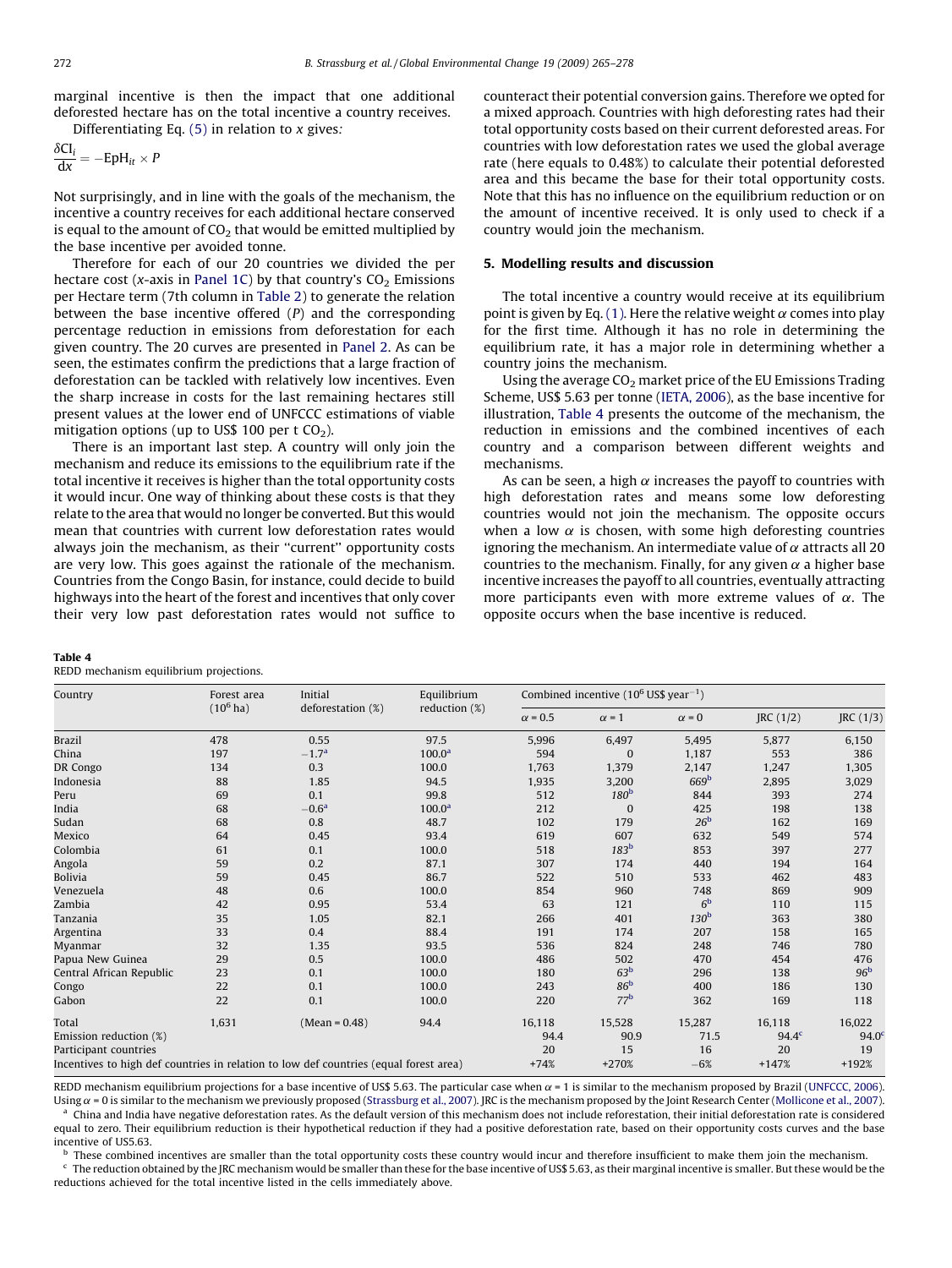<span id="page-8-0"></span>In reality it is unlikely that each developing country would switch to the equilibrium deforestation rate as soon as the mechanism is in place. Although deforestation rates tend to react quite quickly to economic incentives, it might take some time for certain countries to achieve this rate. This might be particularly true where a large portion of deforestation comes from illegal activities. In order to have a positive sum in Eq. [\(1\)](#page-2-0), high deforesting countries need to reduced their emissions below their combined reference level ( $\alpha$ HE<sub>i</sub> + (1 –  $\alpha$ ) EE<sub>i</sub>) before they receive their first credit. As governments can be remarkably myopic an initial ''debit free'' period might be agreed, so that a negative CI only becomes a debit after a certain period of time. Using an initial  $\alpha$  = 1 (at least for high deforesting countries) and gradually reducing it over time also solves this potential problem.

The projections presented in [Table 4](#page-7-0) show the effect that different  $\alpha$  weights in the combined incentive have on the distribution of the incentives and consequently on the behavior of countries. Among our 20 countries, the total forest area is divided equally into high (above global average) and low deforesting countries.

The first extreme example where the incentive is entirely based on recent past behavior ( $\alpha$  = 1) strongly favors countries with high past deforestation, whose combined incentive is 270% higher than those of low deforesting countries. As a result, five of the latter would not join the agreement for base incentives up to US\$ 5.63 per tonne of  $CO<sub>2</sub>$ . The resulting reductions in emissions would probably be smaller than those presented in [Table 4,](#page-7-0) where countries that do not join simply maintain their past behavior. Without appropriate incentives and in a context of reduced supply of deforestation-related products, a leak of deforestation to these countries would be very likely. This extreme example is similar to the Brazilian proposal ([UNFCCC, 2006](#page-13-0)).

On the other hand if compensation is entirely based on the expected emissions calculated from the global average rate ( $\alpha$  = 0), some high deforesting countries do not receive enough incentive to ''join the game'' (receiving 6% less than the low deforesting countries). As a result four of them would not join the mechanism, with serious consequences for its effectiveness. This extreme option, similar to the mechanism we previously suggested [\(Strassburg et al.,](#page-13-0) [2007](#page-13-0)), might present some advantages on the ''fairness'' side, but these are compromised by a lack of effectiveness.

The intermediate case presented, where both incentives have the same weight ( $\alpha$  = 0.5) has clear advantages over the other options. The combined incentive for high deforesting countries is still higher (+74%) than those for low deforesting ones, but this bias is much less pronounced than in the other cases. And this bias might be necessary, at least over an initial implementation period, as they would have to make ''more effort'' to change recent past behavior. The projections indicate that for an incentive of US\$ 5.63 per tonne of  $CO<sub>2</sub>$  all 20 countries would join and reduce their emissions by an aggregate rate of 94.5%.

The mechanism proposed by the JCR team ([Mollicone et al., 2007\)](#page-12-0) would also have the participation of all countries when using the half global baseline threshold. Their emissions reduction would be smaller for the same base incentive, but the same per total incentive. Both their options, however, present a strong bias towards high deforesting countries, whose combined incentives are 147% or 192% higher than those of low deforesting countries. A country that has a deforestation rate equal to half or one third the global average would have to reduce it even further to receive any incentive. Due to its lower flexibility it would be difficult to reduce this bias over time.

# 6. Underlying features and flexibility

Deforestation varies considerably across time ([MEA, 2005;](#page-12-0) [Nabuurs et al., 2007\)](#page-12-0). Basing a long-term mechanism on a snapshot of 5 or 10 years at a given point in time is unfair and potentially ineffective. Making country-by-country adjustments based on opportunity costs and future national deforestation scenarios would be highly subjective and possibly impractical. For instance, opportunity costs can change dramatically with seemingly modest governmental policy switches.

In recognition of this our mechanism provides all countries with the same basis of combined incentives. Our analysis based both on current and potential opportunity costs showed that it is capable of attracting countries with very diverse deforestation profiles. And although initially a higher fraction of the incentives might go to high deforesting countries, this bias is less pronounced than in alternative mechanisms. It makes sense that countries with higher current deforestation rates need more incentives to join the mechanism now. But taking the case of Indonesia as an example, it is hard to justify paying it approximately US\$ 3 billions per year (reducing the amount received by low deforesting countries) if its emissions reduction would be the same if it received US\$1.9 billions per year. And it is even harder to justify why this current high deforestation should continue to be the base for a long-term mechanism.

This brings us to one of the most interesting features of this ''combined incentives'' mechanism. It is possible to move from an initial configuration where current deforestation has the necessary (for all countries to join) high weight, to another where the incentive is increasingly based on the total ecosystem carbon stock of each country. Total ecosystem carbon stock is the best measure for the service of carbon storage, and its connection with total ecosystem area is a better measure for the total potential foregone benefits from alternative land uses. All it takes to make this transition is an adjustment in the weight of the ''combined incentives", i.e. lowering the value of  $\alpha$ . In this way the mechanism would initially offer higher incentives to countries that might have higher costs when reducing their high rates of deforestation. Countries with lower deforestation rates would be receiving less incentive initially, but these would rise over time. Fig. 1 illustrates what the combined reference level deforestation rate would be for a few countries, assuming an initial  $\alpha$  of 1 constantly declining to 0 over 20 years (it shows reference levels in percent deforestation rates as these are easier to envisage, but the mechanism would work with reference levels measured in tonnes of  $CO<sub>2</sub>$ ).



Fig. 1. An example of how a declining weighting factor alpha affects the combined baseline deforestation rate over time. The initial high value for alpha means that most weight is initially given to the historical emissions of each country. That might be a desirable option in the short-term. Declining the value of alpha over time gives increasingly more weight to existing forest carbon stock in each country, which might be a more desirable option in the medium and long terms.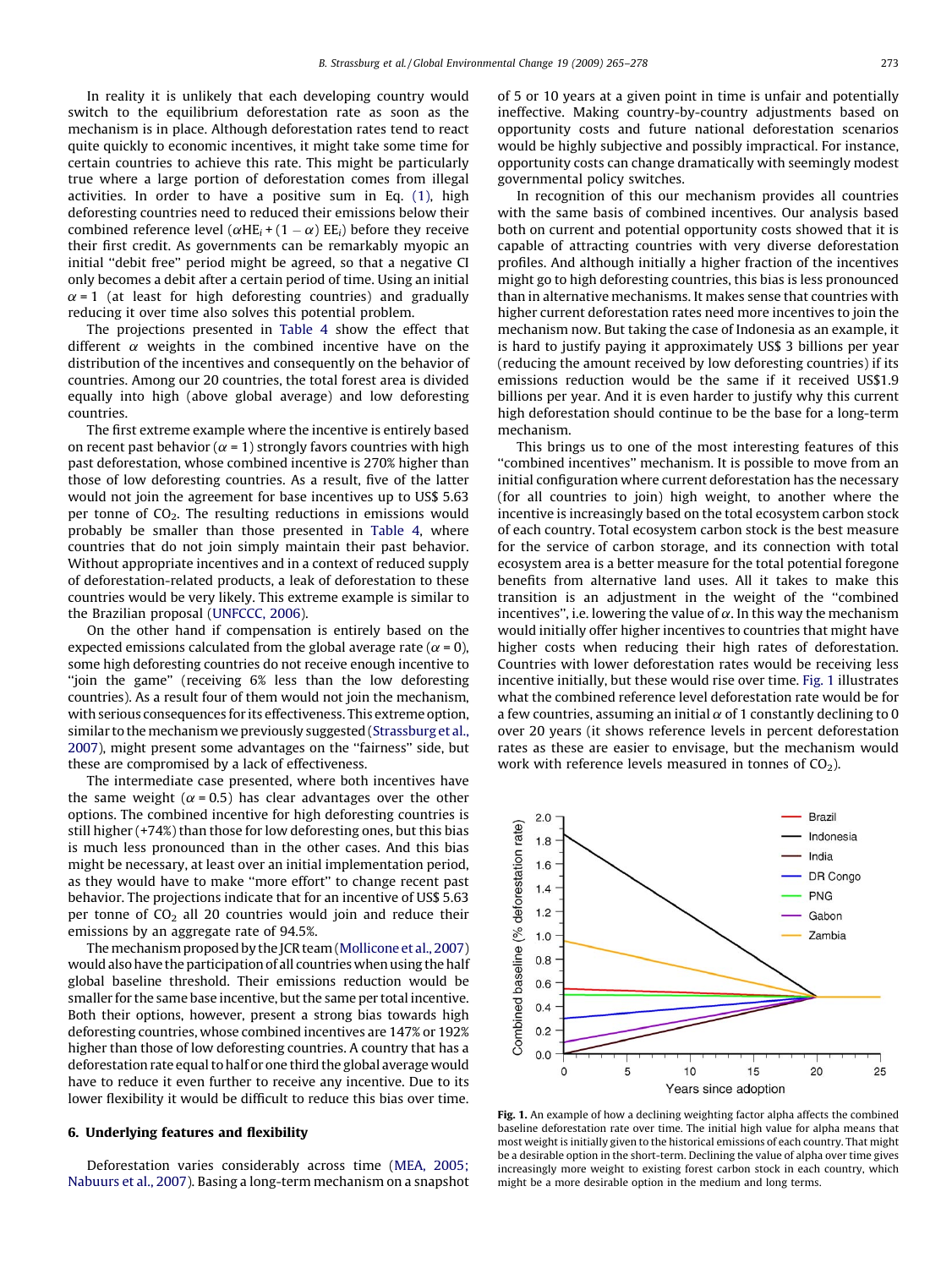Another possibility is varying  $\alpha$  across different countries or regions. In the light of what happens to certain Annex 1 countries in the Kyoto Protocol, it could be argued that certain countries could have differentiated alphas. This option could be trickier politically. In addition, increasing a country's weighted reference level by giving it a differentiated alpha might compromise the perfect global additionality of the mechanism (unless this increase is compensated for a similar decrease in other countries' reference levels).

There are some still further interesting features included in the simple formula of the proposed mechanism. It relates the financial incentive to actual GHG emissions from deforestation, instead of relating it to the deforestation rate itself. As deforestation or partial conversion of a hectare can be done in several different ways resulting in a different volume of GHG emissions [\(Ramankutty](#page-12-0) [et al., 2007](#page-12-0)), relating the compensation paid to the final emission provides an incentive for adopting the least damaging practice. It also provides a strong incentive for prioritizing carbon-rich vegetation (as long as safeguards are in place to maintain biodiversity), an issue of particular importance in vast areas undergoing conversion to palm-tree plantations. If current technological constraints make it impractical to measure this term directly, then it can be initially treated as a constant with regional values based on field information.

Virtually all proposals so far argue that a negative incentive should be considered a debit to be discounted from future incentives ([UNFCCC, 2006, 2007a, b; Strassburg et al., 2007;](#page-13-0) [Mollicone et al., 2007\)](#page-13-0). The argument is that such a feature would partially address the ''permanency issue'' (i.e. when the international financing community pays for the service of carbon storage but the carbon is actually emitted soon after). If this becomes the political consensus, this debit system can be inserted here. Some ([UNFCCC, 2007b](#page-13-0)) argue for a ''banking system'' where even a country that receives a positive incentive would have a portion of this set aside to cover eventual future debits. This feature can be easily included by multiplying CI by some term  $\beta$  (say  $\beta$  = 0.8, if 20% is the agreed discount).

Forest degradation might be of the same order of magnitude as deforestation [\(Asner et al., 2005](#page-12-0)). For this reason it has been included in the official REDD discussions [\(UNFCCC, 2007b](#page-13-0)). Afforestation and reforestation activities might play an important role in medium and long-term CO<sub>2</sub> sequestration ([FAO, 2006](#page-12-0)). Our mechanism by default already includes emissions from degradation, as it is based on total emissions from land-use change. Reforestation and afforestation are not included in the default version, as they are currently covered by the Clean Development Mechanism. However due to the dismal performance of the current CDM model regarding these two activities it might be desirable to unify forestry activities under a single mechanism. This mechanism can easily account for these activities simply by considering them as negative emissions through the current emissions term  $(E_t)$ .

# 6.1. The biodiversity synergy

The proposed mechanism has been developed in the context of the discussions taking place within the UNFCCC. Carbon storage and sequestration, however, are not the only global services provided by ecosystems. Biodiversity provides a well-known variety of direct services ([MEA, 2005](#page-12-0)). To focus on just one aspect, a recent review showed that 47% of the small molecules used in cancer treatment in the US are either natural products or were directly derived from them ([Newman and Cragg, 2007\)](#page-12-0) and the role of these in the pharmaceutical sector has been reaffirmed ([Paterson and Anderson, 2005](#page-12-0)). Furthermore there are feedbacks between biodiversity services and the carbon related ones [\(MEA,](#page-12-0) [2005; Nabuurs et al., 2007](#page-12-0)), with some evidence that increased biodiversity might lead to increased biomass [\(Bunker et al., 2005\)](#page-12-0). Additional evidence suggests that biodiversity increases the resilience of ecosystems in the face of change ([Hooper et al.,](#page-12-0) [2005; Reusch et al., 2005; Tilman et al., 2006\)](#page-12-0) and this, in the context of unavoidable climate change (Naarbus et al., 2007) is a key feature. An ideal mechanism (i.e. one that would maximize global welfare) should take these other global benefits into account in order to target more precisely and effectively areas of higher global value. A biodiversity premium can be inserted in the mechanism, simply by adding an extra weight to emissions from more biodiversity rich areas. Another alternative would be setting aside a fraction of REDD financing (say, 10%) to be applied as insurance, associated with the resilience value of biodiversity for forest carbon. It would be used to target biodiversity rich areas that would either not be protected by REDD or would need complementary financing to be conserved. Finally, although it has been developed in the context of reducing emissions from deforestation, there is no impediment to extending this mechanism to other ecosystem types, either based on their carbon content alone or including biodiversity premiums.

# 6.2. Additionality

Another key feature of the mechanism is that if  $\alpha$  is the same across all countries, the sum of all countries' combined reference level would equate to the global reference level [\(Table 1](#page-3-0)). That would mean that even if some individual countries receive part of their compensation for ''virtual reductions'', this would be exactly compensated by some other countries having a reference level slightly lower than their business as usual emissions would be in that year. The aggregate sum is zero, making the mechanism hot air-proof. If it is decided that the business as usual global deforestation rates would go down (a ''diminishing baseline'' [UNFCCC, 2007b](#page-13-0)) or up after a certain period of time, the reference level terms could be modified proportionately and the perfect global additionality would be maintained.

# 7. Global and total costs of REDD

We weighted the national estimates of our 20 countries to produce a global relation between the base incentive offered and the associated reduction in emissions from deforestation.

There are two stages involved in estimating the global costs of REDD. The first is to produce a relation between the base incentive per avoided tonne and the consequent reduction in emissions at the global level. For each country and each approach we took its relation between incentive per avoided tonne and the associated percent reduction in deforested land (from [Panel 1B\)](#page-10-0) and multiplied this last variable by its annual emissions from deforestation. We then have a relation between incentive per tonne and the corresponding reduction in emissions for each country. Summing all these and extrapolating the total emissions to the remaining 23% of forests in developing countries gives us a total annual emission of 3.9 Gt  $CO<sub>2</sub>$ . Finally dividing the y-axis by the total avoided tonnes gives us a relation between the incentives offered and the resulting percent reduction in emissions [\(Panel 3A](#page-11-0)).

Given the fact that our ''field approach'' was based on data from field studies in eight countries and that our ''GIS approach'' is the result of combining global models of agricultural rents with remote sensing and expert opinion on deforestation patterns, the fit between them is remarkable. Even more so considering that the costs of viable mitigation options studied by the UNFCCC are US\$  $0-100$  per tonne of  $CO<sub>2</sub>$ .

As the same incentive is paid to all reduced emissions, the total incentive cost is the product of the incentive per reduced tonne of  $CO<sub>2</sub>$  and its correspondent avoided emissions. But there are other costs that should be included in the estimate. In addition to the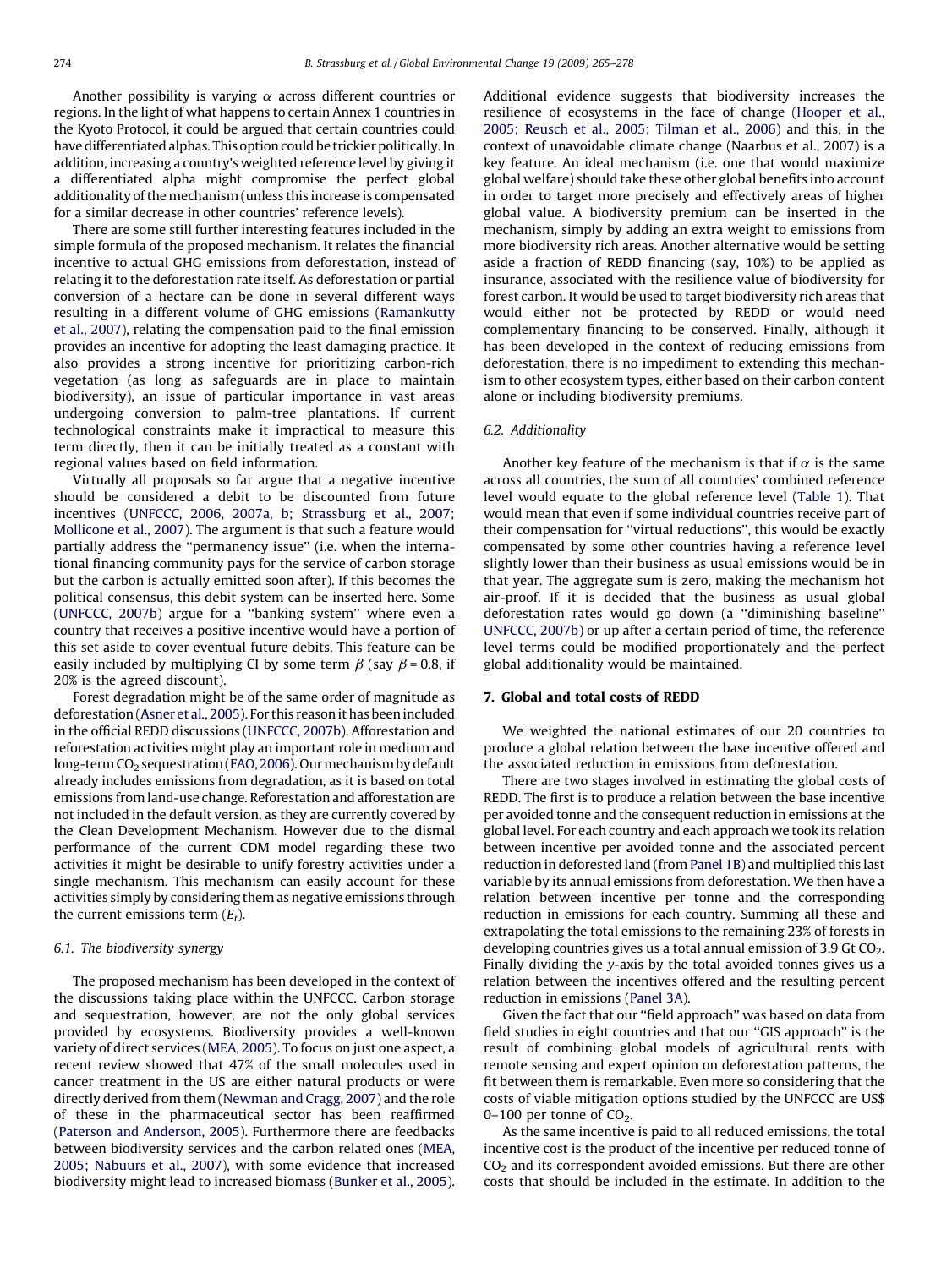<span id="page-10-0"></span>

Panel 1. (A) Depicts the results from our "field approach". The triangles represent the opportunity costs per hectare from the alternative land-uses listed in column 2 of [Table 3](#page-6-0) and the associated cumulative reduction in emissions from deforestation (in %). (B) Shows the results from our GIS approach for Peru and a best-fit curve  $(R^2 = 0.95)$ . The best fit curve from Panel 1A was also plotted for comparison. (C) Shows the final cost curve for Peru, resulting from the average of results from both approaches. All costs are the Net Present Value per hectare in 2005 US\$ for 30 years at a discount rate of 10%.

incentive payments a REDD initiative would incur transaction costs and the costs of protecting and managing the forests. It could be argued that the last two should be borne by the developing countries themselves, but we believe that this would contradict the rationale of REDD. As incentives would be paid so countries do not convert their forests to alternative uses, then they should include the extra costs a country would incur for conserving the forests that otherwise would be converted.

The Stern review [\(Stern, 2007\)](#page-13-0) notes that Costa Rica's Payments for Environment Services scheme is required by law to spend no more than 7% of its budget on administering the scheme and the rest on the payments. A similar scheme in Mexico has these costs capped at 4%. As a global system would generate economies of scales, we believe the average of these two values, or 5.5% is a conservative estimate. This percentage will be added to the total costs.

[James et al. \(1999\)](#page-12-0) present the results of a comprehensive review of conservation costs worldwide. If we average (by forest area) the cost of protection and management of forests in Latin America, Sub Saharan Africa, Developing Asia and the Pacific we get a value of US\$ 3.8 per hectare per year (adjusted for 2005 US\$). It is unrealistic to assume that countries can predict the exact patch of forest that would be deforested in a given year, protect it and as a consequence no deforestation would occur in the rest of its forests. On the other hand it would be an exaggeration to assume that to reduce 10% of its deforestation rates developing countries should protect and manage 100% of their forests. A reasonable intermediate solution is to associate the costs to the reduction in deforestation rates, so that to reduce its deforestation rates by 80% a country would need to protect 80% of its forests. So based on the total forest area in developing countries of 2.1 billion hectares, total management and protection costs will be the product of the percent reduction by US\$ 8 billion.

The final graph showing the total costs of REDD and the associated reduction in emissions is shown in [Panel 3B.](#page-11-0) For our reduction of 94.5% the total costs would be US\$ 29.6 billion, of which US\$ 20.9 billion are incentives, US\$ 1.1 billion transactions costs and US\$ 7.6 billion forest management and protection costs. The total cost per tonne of  $CO<sub>2</sub>$  would be approximately US\$ 8.

An important observation is that the relation between the cost of REDD and its consequent reduction in emissions does not vary either due to a change in the base incentive per avoided tonne, or to a uniform change in the carbon content per hectare across all countries. The reduction achieved is a function of (i) the opportunity costs per hectare and (ii) the product of the base incentive and the emissions per hectare. In other words, if the goal is a reduction of 90% of emissions and new estimates (e.g. the inclusion of soil carbon) double the carbon content per hectare for all countries, the incentive per tonne necessary to achieve the goal is halved and the final costs remain unchanged.

# 8. Limitations and simplifications

# 8.1. Data on emissions per hectare

We combined diverse data sources in order to choose the most representative value for each country with regard to a REDD mechanism. Our estimates carry the uncertainties of the studies used as sources. In comparison with other studies they are on the conservative side. Higher values for this variable would:

- (i) lead to higher reductions in emissions for the same base incentive (pushing up the curves in [Panel 2](#page-11-0) and [Panel 3A](#page-11-0)). The higher reductions in column 4 of [Table 4](#page-7-0) would increase the incentive received by the country that had its EpH increased, without affecting other countries' incentives.
- (ii) not affect the relation between total costs and percent reduction in emissions [\(Panel 3B\)](#page-11-0). As a consequence the mechanism would be more cost-effective, as the same total cost would reduce higher quantities of  $CO<sub>2</sub>$ .

# 8.2. Data on annual deforested area

We used the standard FAO data for forest area and deforestation rates. Our extrapolated estimate of 10.1 million hectares deforested per year is inside the range of values found in the literature. An increase (or decrease) in the annual deforestation rates would: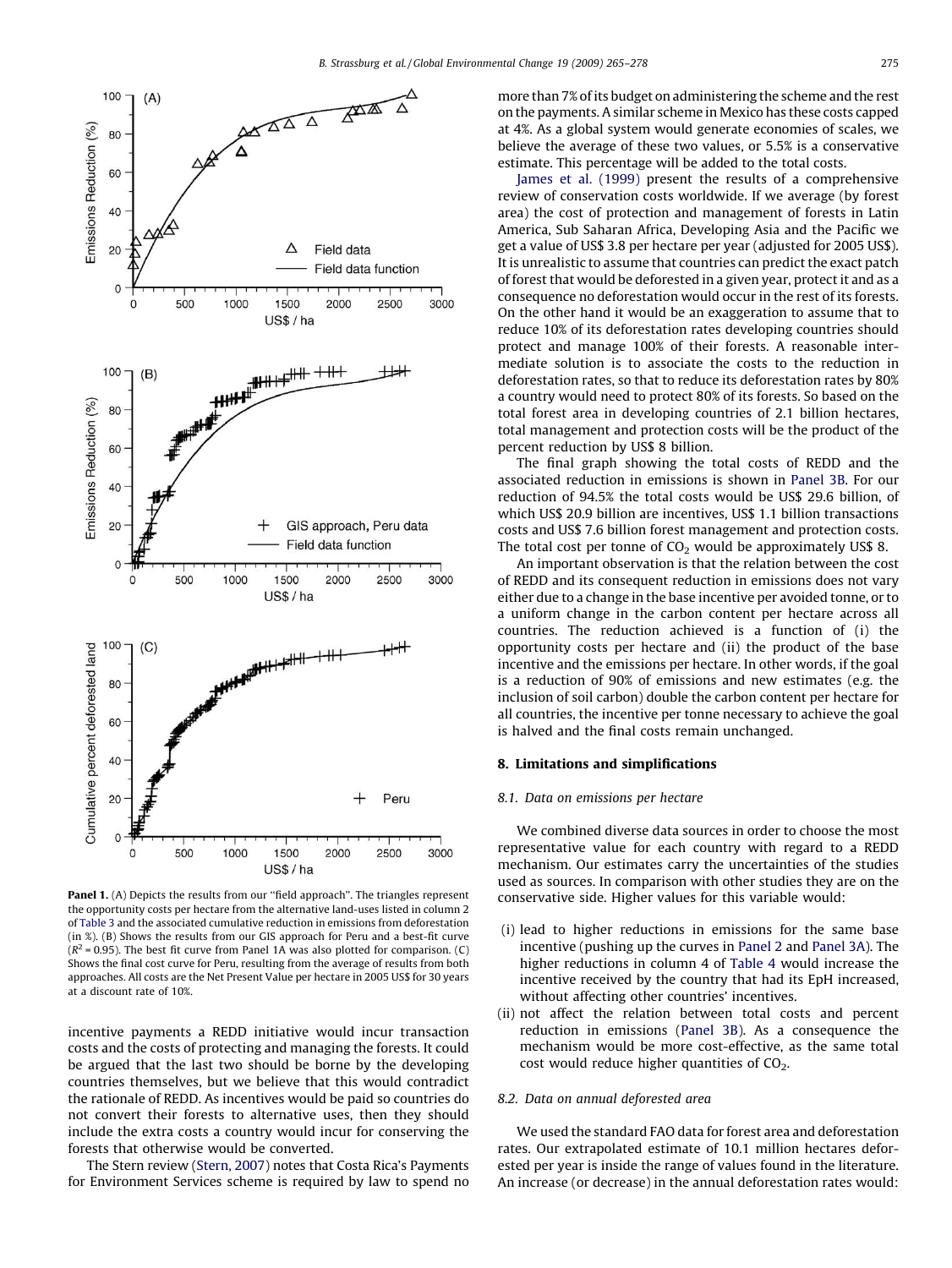<span id="page-11-0"></span>

**Panel 2.** Depicts the relationship between the base incentive per avoided tonne of CO2 and the associated percent reduction in emissions for countries from Asia and Oceania (2A), the Americas (2B) and Africa (2C). Results are based on potential opportunity costs and current carbon density. Except for carbon-poor Sudan and Zambia all countries present a similar trend, with more than 80% of deforestation being avoided by base incentives of US\$  $5/t$  CO<sub>2</sub> or less.

- (i) have no influence on the equilibrium reduction in emissions for the same base incentive (column 4 of [Table 4](#page-7-0)); increase (or decrease) the incentive received by the country for the same equilibrium reduction in emissions (columns 5–9 of [Table 4\)](#page-7-0); have a positive (or negative) marginal effect on other countries by increasing (or decreasing) the average emissions rate thus increasing (or decreasing) their expected emissions terms;
- (ii) increase (or decrease) proportionally the costs of reducing the same percentage of emissions (Panel 3B), as more (or less) hectares would now have to be compensated, but would not



Panel 3. (A) Depicts the global reduction in emissions from deforestation for our two approaches. National curves were averaged by national annual emissions. The figure also shows the reduction resulting from a base incentive of US\$  $5.63$ /tCO<sub>2</sub> applied to our mechanism ( $\alpha$  = 0.5). All countries would join and reduce their aggregate emissions by 94%. (B) Shows the total (incentives, transaction, management and protection) costs of reducing emissions from deforestation from our two approaches. These results are not influenced by changes in carbon density or base incentives, as one compensates the other. About 90% of emissions from deforestation can be reduced or avoid at a total cost of US\$ 25 billions per year.

affect the reduction per base incentive (Panel 2 and Panel 3A) nor the total costs for the same amount of  $CO<sub>2</sub>$  avoided.

# 8.3. Data on opportunity costs

These are probably the most uncertain of the variables used, although the remarkable fit between both approaches offer some mutual support. An increase in opportunity costs would:

- (i) reduce the equilibrium reduction for the same base incentive (column 4 of [Table 4\)](#page-7-0) and have no effect on the behavior of other countries;
- (ii) decrease the reduction in emissions for the same base incentive (Panel 2 and Panel 3A) and for the same total incentive (Panel 3B).

# 9. Conclusions

Our estimates confirm the general consensus that REDD can be a very cost effective option for mitigating climate change. Incentives in the order of US\$ 20 billion per year could curb 90% of global emissions from deforestation. The associated total cost per tonne of  $CO<sub>2</sub>$  of approximately US\$ 8 is on the very low side of the UNFCCC estimates of mitigation options (up to US\$ 100 per t of  $CO<sub>2</sub>$ ). The annual amount of  $CO<sub>2</sub>$  emissions reduced (3.2–6.4 Gt)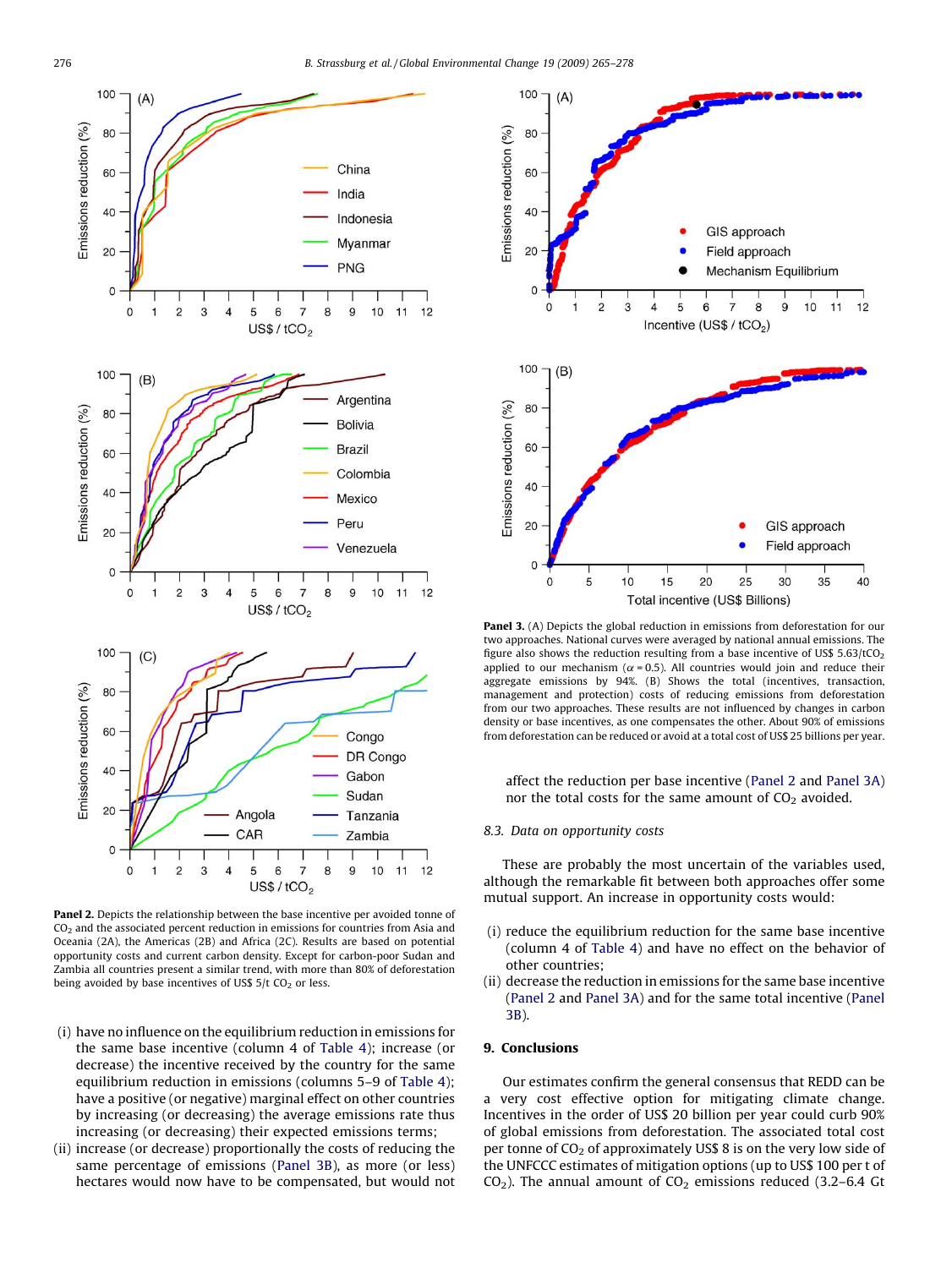<span id="page-12-0"></span> $CO<sub>2</sub>$ ) would be four to eight times the annual target of the Kyoto Protocol.

As our analysis showed, however, the way these incentives are distributed is crucial to the success of the REDD enterprise. The mechanism we presented addresses some of the most important challenges a REDD mechanism would face. We believe the mechanism is both capable of offering incentives to all developing countries to conserve their ecosystems and is able to induce reduction in deforestation rates in the short-term while keeping them low over the long-term. By including countries from all stages of the conversion process, it minimizes the threat of leakage. It also offers a mix of incentives to both reduce deforestation rates and emissions per deforested hectare. In addition its flexibility allows several financing options, the finetuning of incentives across countries and time, and the inclusion or not of incentives to reforestation, biodiversity conservation and other ecosystem types.

By providing substantial reductions in GHGs emissions at a very low cost, this REDD mechanism would be a powerful and cost effective tool to address what is now considered the biggest threat civilization has ever faced (King, 2007). The purely economic benefits in terms of avoided damage [\(Stern, 2007\)](#page-13-0) far exceed its costs.

# Acknowledgements

The support of the Economic and Social Research Council (ESRC) and the Leverhulme Trust is gratefully acknowledged. This work was part of the interdisciplinary research programme of the ESRC Research Centre for Social and Economic Research on the Global Environment (CSERGE).

We thank Takuya Iwamura and Robin Naidoo for kindly sharing their data, Annabel Kelly for her help in plotting the graphs and Ralph Ashton, Andrew Balmford, Anna Creed, Rhys Green, Val Kapos, Thelma Krug, Lera Miles, Jim Penman, Jeff Price, Ana Rodrigues, Robert T. Watson and three anonymous reviewers for useful comments. We are also grateful to the Brazilian and British governments and the World Bank for financial support.

#### References

- Achard, F., Eva, H.D., Stibig, H.J., Mayaux, P., Gallego, J., Richards, T., Malingreau, J.P., 2002. Determination of deforestation rates of the world's humid tropical forests. Science 297, 999–1002.
- Achard, F., Eva, H.D., Mayaux, P., Stibig, P.H.J., Belward, A., 2004. Improved estimates of net carbon emissions from land cover change in the tropics for the 1990s. Global Biogeochemical Cycles 18, 1–11.
- Achard, F. Eva, H., Glinni, A. Mayaux, P., Richards, T., Stibig, H.J., 1998. TREES Series B, No. 4 (European Commission, Luxembourg).
- Asner, G.P., Knapp, D.E., Broadbent, E.N., Oliveira, P.J.C., Keller, M., Silva, Jose N., 2005. Selective logging in the Brazilian Amazon. Science 310, 480–482.
- Balmford, A., Bruner, A., Cooper, P., Costanza, R., Farber, S., Green, R.E., Jenkins, M., Jefferiss, P., Jessamy, V., Madden, J., Munro, K., Myers, N., Naeem, S., Paavola, J., Rayment, M., Rosendo, S., Roughgarden, J., Trumper, K., Turner, R.K., 2002. Economic reasons for conserving wild nature. Science 297, 950–953.
- Baumert, K.A., Herzog, T., Pershing, J., 2005. Navigating the Numbers: Greenhouse Gas Data and International Climate Policy. World Resources Institute, Washington, DC.
- Brown, S., Gaston, G., 1996. Tropical Africa: Land Use, Biomass, and Carbon Estimates for 1980, NDP-055, Carbon Dioxide Information Center, Oak Ridge National Laboratory, Oak Ridge, TN.
- Brown, S., Iverson, L.R., Prasad, A., 2001. Geographical Distribution of Biomass Carbon in Tropical Southeast Asian Forests: A Database ORNL/CDIAC-119, NDP-068. Carbon Dioxide Information Analysis Center, Oak Ridge National Laboratory, TN, USA.
- Bunker, D.E., DeClerck, F., Bradford, J.C., Colwell, R.K., Perfecto, I., Phillips, O.L., Sankaran, M., Naeem, S., 2005. Species loss and aboveground carbon storage in a tropical forest. Science 310, 1029–1031.
- Carpenter, S.R., DeFries, R., Dietz, T., Mooney, H.A., Polasky, S., Reid, W.V., Scholes, R.J., 2006. Millennium ecosystem assessment: research needs. Science 314, 257–258.
- Carroll, M.L., DiMiceli, C.M., Townshend, J.R.G., Sohlberg, R.A., Hansen, M.C., DeFries, R.S., 2006. Vegetative Cover Conversion MOD44A, Burned Vegetation, Collection 4, University of Maryland, College Park, MD, 2004.
- DeFries, R., Achard, F., Brown, S., Herold, M., Murdiyarso, D., Schlamadinger, B., Souza Jr., C., 2007. Earth observations for estimating greenhouse gas emissions from deforestation in developing countries. Environmental Science and Policy 10, 385–394.
- DeFries, R.S., Houghton, R.A., Hansen, M.C., Field, C.B., Skole, D., Townshend, D., 2002. Carbon emissions from tropical deforestation and regrowth based on satellite observations for the 1980s and 1990s. Proceedings of the National Academy of Sciences of the United States of America 99, 14256– 14261.
- Ewers, R.M., 2006. Interaction effects between economic development and forest cover determine deforestation rates. Global Environmental Change 16, 161–169.
- FAO, 2006. Global Forest Resource Assessment 2005, FAO, Rome.
- Fearnside, P.M., 2000. Global warming and tropical land-use change: greenhouse gas emissions from biomass burning, decomposition and soils in forest conversion, shifting cultivation and secondary vegetation. Climatic Change 46, 115–158.
- Fearnside, P.M., Laurance, W.F., 2004. Tropical deforestation and greenhouse-gas emissions. Ecological Applications 14, 982–986.
- James, A.N., Gaston, K.J., Balmford, A., 1999. Balancing the Earth's accounts. Nature 401, 323–324.
- Geist, H.J., Lambin, E.F., 2002. Proximate causes and underlying driving factors of tropical deforestation. Bioscience 52, 143.
- Gullison, R.E., Frumhoff, P.C., Canadell, J.G., Field, C.B., Nepstad, D.C., Hayhoe, K., Avissar, R., Curran, L.M., Friedlingstein, P., Jones, C.D., Nobre, C., 2007. Tropical forests and climate policy. Science 316, 985–986.
- Haberl, H., Erb, K.H., Krausmann, F., Gaube, V., Bondeau, A., Plutzar, C., Gingrich, S., Lucht, W., Fischer-Kowalski, F., 2007. Quantifying and mapping the human appropriation of net primary production in earth's terrestrial ecosystems. Proceedings of the National Academy of Sciences of the United States of America 104, 12942–12947.
- Hooper, D.U., Chapin, F.S., Ewel, J.J., Hector, A., Inchausti, P., Lavorel, S., Lawton, J.H., Lodge, D., Loreau, M., Naeem, S., Schmid, B., Setälä, H., Symstad, A.J., Vandermeer, J., Wardle, D.A., 2005. Effects of biodiversity on ecosystem functioning: a consensus of current knowledge. Ecological Monographs 75, 3–35.
- Houghton, R.A., 2005. Aboveground forest biomass and the global carbon balance. Global Change Biology 11, 945–958.
- International Emissions Trading Association, 2006. State and Trends of the Carbon Market 2005, IETA, Washington, DC, USA.
- King, D., 2007. David King Interview: U.K. Science Adviser Offers Some Parting Shots, Science, 318, 1862–1863.
- Kremen, C., Niles, J.O., Dalton, M.G., Daily, G.C., Ehrlich, P.R., Fay, J.P., Grewal, D., Guillery, R.P., 2000. Economic incentives for rain forest conservation across scales. Science 288, 1828–1832.
- Lang, G., Chan, C.H.W., 2006. China's impact on forests in South-East Asia. Journal of Contemporary Asia 36, 167–194.
- Le Quéré, C., Rödenbeck, C., Buitenhuis, E.T., Conway, T.J., Langenfelds, R., Gomez, A., Labuschagne, C., Ramonet, M., Nakazawa, T., Metzl, N., Gillett, N., Heimann, M., 2007. Saturation of the southern ocean  $CO<sub>2</sub>$  sink due to recent climate change. Science 316, 1735–1738.
- Millennium Ecosystem Assessment, 2005. Ecosystems and Human Well-being: Synthesis Island Press, Washington, DC.
- Mollicone, D., Achard, F., Federici, S., Eva, H.D., Grassi, G., Belward, A., Raes, F., Seufert, G., Stibig, H.J., Matteucci, G., Schulze, E.D., 2007. An incentive mechanism for reducing emissions from conversion of intact and non-intact forests. Climatic Change 83, 477–493.
- Nabuurs, G.J., Masera, O., Andrasko, K., Benitez-Ponce, P., Boer, R., Dutschke, M., Elsiddig, E., Ford-Robertson, J., Frumhoff, P., Karjalainen, T., Krankina, O., Kurz, W.A., Matsumoto, M., Oyhantcabal, W., Ravindranath, N.H., Sanz Sanchez, M.J., Zhang, X., 2007. Forestry. In: Metz, B., Davidson, O.R., Bosch, P.R., Dave, R., Meyer, L.A. (Eds), Climate Change 2007: Mitigation. Contribution of Working Group III to the Fourth Assessment Report of the Intergovernmental Panel on Climate Change, Cambridge University Press, Cambridge, United Kingdom and New York, NY, USA.
- Naidoo, R., Iwamura, T., 2007. Global-scale mapping of economic benefits from agricultural lands: implications for conservation priorities. Biological Conservation 140, 40–49.
- Nasi, R., 2001. Biodiversity Planning Support Programme Integration of Biodiversity into National Forest Planning Programmes: The Case of Gabon. Paper prepared for an international workshop on ''Integration of Biodiversity in National Forestry Planning Programme'' CIFOR, Bogor, Indonesia on 13–16 August 2001.
- Newman, D.J., Cragg, G.M., 2007. Natural products as sources of new drugs over the last 25 years. Journal of Natural Products 70, 461–477.
- Paterson, I., Anderson, E.A., 2005. The renaissance of natural products as drug candidates. Science 310, 451–453.
- Potter, C., 1999. Terrestrial biomass and the effects of deforestation on the global carbon cycle. Bioscience 49, 769–778.
- Ramankutty, N., Gibbs, H.K., Achard, F., Defries, R., Foley, J.A., Houghton, R.A., 2007. Challenges to estimating carbon emissions from tropical deforestation. Global Change Biology 13, 51–66.
- Reusch, T.B.H., Ehlers, A., Hämmerli, A., Worm, B., 2005. Ecosystem recovery after climatic extremes enhanced by genotypic diversity. Proceedings of the National Academy of Sciences of the United States of America 102, 2826–2831.
- Rojstaczer, S., Sterling, S.M., Moore, N.J., 2001. Human appropriation of photosynthesis products. Science 294, 2549–2552.